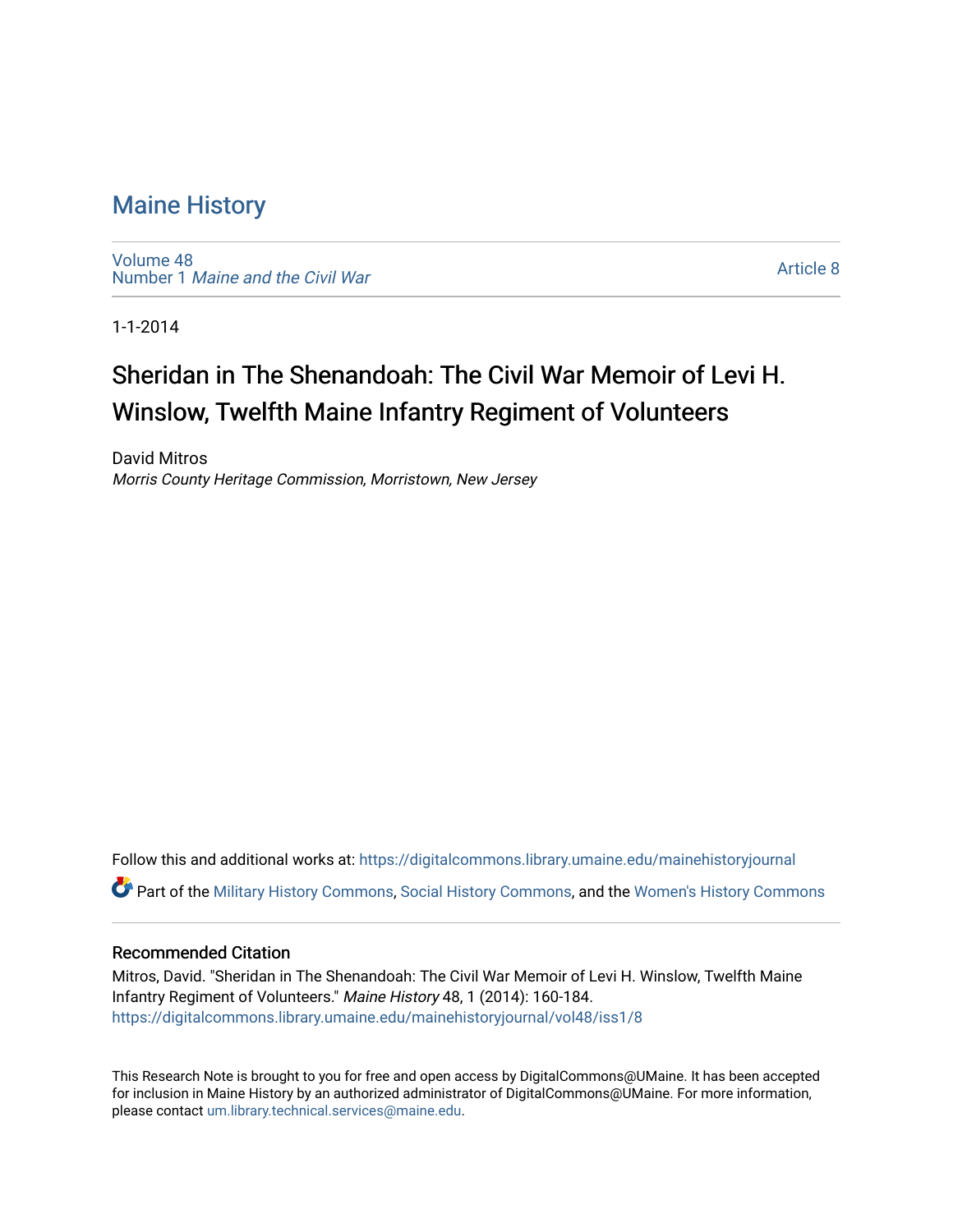# SHERIDAN IN THE SHENANDOAH: THE CIVIL WAR MEMOIR OF LEVI H. WINSLOW, TWELFTH MAINE INFANTRY REGIMENT OF VOLUNTEERS

BY DAVID MITROS

*David Mitros is archivist emeritus, Morris County Heritage Commission, Morristown, New Jersey. Currently living in Bethlehem, Pennsylvania, he continues his writing and research as a part-time local history project consultant. He received a bachelor's degree from Montclair State University and a master's degree from California State University, Dominguez Hills. He received the Roger McDonough Librarianship Award from New Jersey Studies Academic Alliance in 2009. He is the author of four books, including one on the Civil War,* Gone to Wear the Victor's Crown: Morris County, New Jersey and the Civil War, A Documentary Account *(1998).*

THE CIVIL WAR memoir of Levi H. Winslow is an account of the activities of the Twelfth Maine Infantry Regiment during General Phillip Sheridan's Shenandoah Valley campaign in 1864. This campaign took Winslow and the Twelft activities of the Twelfth Maine Infantry Regiment during General Phillip Sheridan's Shenandoah Valley campaign in 1864. This campaign took Winslow and the Twelfth Maine to Virginia, where the regiment fought in several engagements including the battles of Winchester, Fisher's Hill, and Cedar Creek. Winslow recorded a narrative of the major events during the Shenandoah Valley campaign but also detailed what the experience was like for a common soldier. He mentions the battles that occurred, but also wrote about life in camp, the natural beauty of the region, and, like a late-nineteenth-century ethnographer, described the people of southern Appalachia in unflattering terms. The memoir describes the horrors of war, but also the jubilation of victory – especially the Union army's acclaimed victory at the Battle of Cedar Creek in October 1864. As one historian has noted, this battle included an incident known as "Sheridan's Ride," which "became one of the most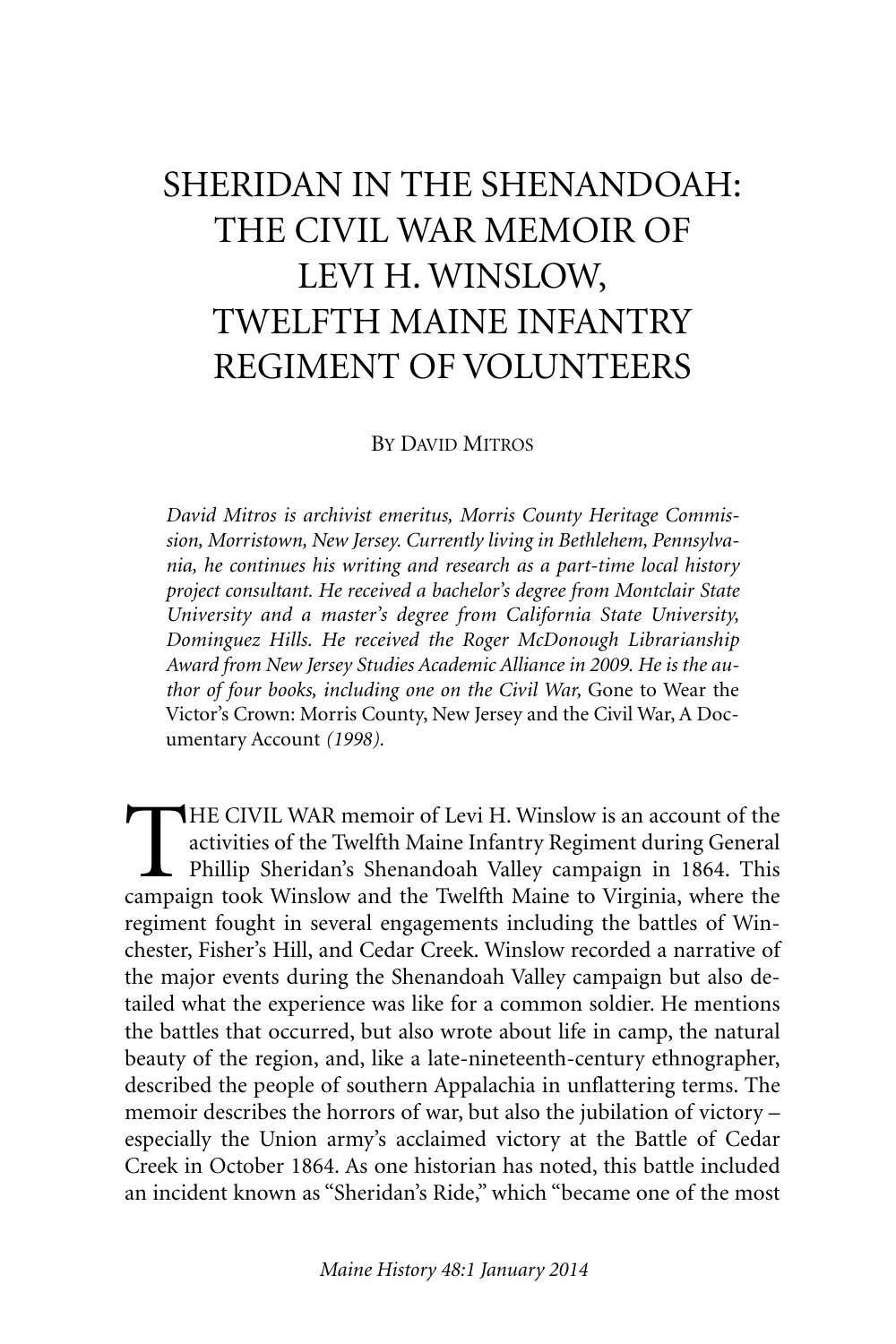memorable episodes of the Civil War, soon celebrated in poem, story, and painting."1

The memoir was written after the events occurred. In the memoir, Winslow recounts his own experiences but also pulls from published accounts of the campaign. This fascinating work thus combines first-hand recollections with the author's knowledge of the collective memory of the war. Based on the sources Winslow quoted, the memoir was written after 1868. However, one clue points to the fact that it might have been written as late as the end of the nineteenth century. Winslow's respectful description of the Confederate enemy places this document within the sectional reunion genre so common at the end of the century. 2 Like many aging veterans who wanted their sacrifices remembered, Winslow likely wrote this account so friends and family would remember his service in the most horrific war in U.S. history. Perhaps he hoped it would be published. 3

Winslow was born in Hallowell, Maine, on July 31, 1842, the son of Kenelm and Hannah (Cotton) Winslow.4 Little is known of Winslow's childhood years. When he reached adulthood he moved to Byram, Maine, his place of residence at the outset of the Civil War. Winslow enlisted on October 14, 1861, and was mustered into the army on November 15.5 He served as a private in the Twelfth Maine Infantry Regiment, Company A. He reenlisted on January 4, 1864.

Prior to the Shenandoah Valley campaign, the Twelfth Maine had seen action on another front. Between 1861 and 1864 the regiment was a part of General Benjamin F. Butler's New Orleans Expeditionary Force, which helped capture and later occupied the strategic southern port city. During the Gulf campaign, the Twelfth Maine participated in several notable military engagements in Louisiana, at Pass Manchac, Ponchatoula, Irish Bend, and Port Hudson. 6 However, the regiment did not experience its most ferocious fighting until joining Sheridan's army in the summer of 1864.

In the summer of 1863 the tide of the Civil War appeared to turn in favor of the North. The Union had achieved a major victory at the Battle of Gettysburg, while Vicksburg had fallen to Union forces commanded by General Ulysses S. Grant. Yet one year later the prospect for Union victory remained dim. Following the Union defeat at the Battle of Cold Harbor, June 1-3, 1864, the Army of the Potomac, on June 15, launched an assault against Confederate positions at Petersburg, Virginia. Despite having a force of forty thousand men, the Union army failed to break through a Confederate line of only 2,500 men commanded by General P.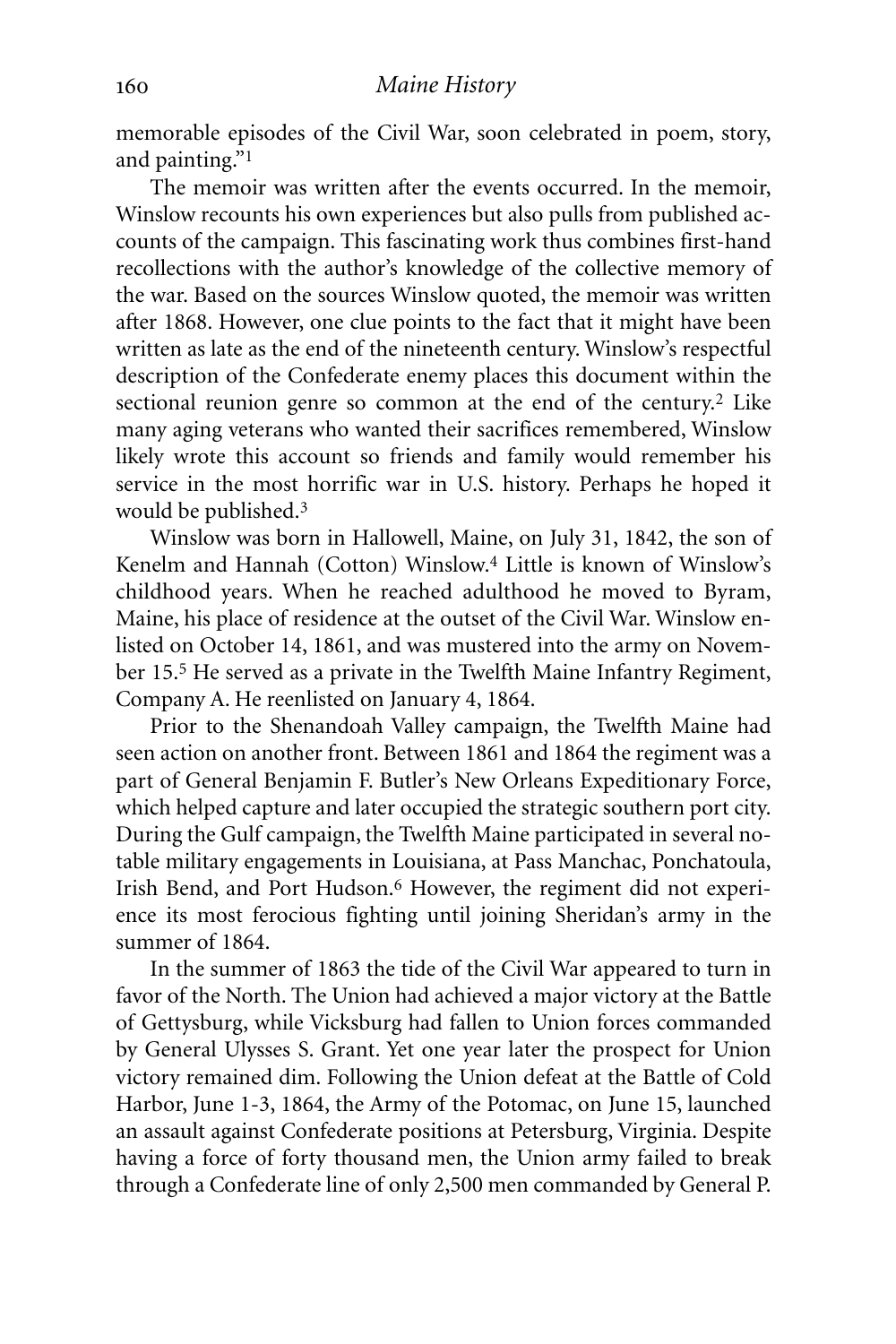G. T. Beauregard. After General Robert E. Lee arrived with reinforcements, the Union army carried on their assault so halfheartedly that General George Meade called off the attack. 7

The war-weariness of the Union soldiers that summer is easy to comprehend. Since May 1864, a month of bloody fighting that included the Battle of the Wilderness and the Battle of Spotsylvania Courthouse, sixty-three thousand Union soldiers were dead, wounded, or missing. This amounted to three-fifths of the total number of casualties suffered by the Army of the Potomac during the previous three years. The assault on Petersburg continued in a long drawn-out siege that would last nine months. 8 The inability of Grant's forces to end the stalemate at Petersburg dismayed many northerners. But in early September news came of Union victory on another front. Atlanta had fallen to General William T. Sherman.

Then another Union success came, this time against the Confederate army of Lieutenant General Jubal Early, whose forces had raided Washington during the summer, bringing his men within five miles of the White House. Throughout this period, the Twelfth Maine Regiment was attached to Sheridan's Army of the Shenandoah, Middle Military Division. The regiment was part of Brigadier General H.W. Birge's First Brigade, which comprised part of the Second Division commanded by Brigadier General Cuvier Grover. On September 19, General Sheridan led a successful attack against Early's fifteen thousand Confederates at Winchester. The Twelfth Maine formed a portion of the front line, with Winslow's Company A sent forward as skirmishers. As the regiment advanced, the Confederates, commanded by Early, were driven across an open field. An order was given for the regiment to halt and reform the line, but the Union troops, in their enthusiasm, kept advancing toward the confused retreating enemy. In so doing, the regiment exposed its flank, which came under deadly crossfire and had to retreat. The field was strewn with the dead of both sides. The First Brigade, which included the Twelfth Maine and five other regiments, lost one-fourth of its number in men killed, wounded, or missing. 9 The regiment sustained heavy losses but ultimately succeeded in helping to rout the Confederates.

Early and his troops retreated south to Fisher's Hill, where Sheridan pursued and successfully engaged him. The following day, during the Battle of Fisher's Hill, Winslow's regiment was held in reserve. Although it had to endure a barrage of enemy artillery fire, no one was injured. On September 22, after the enemy retreated, the regiment advanced as skir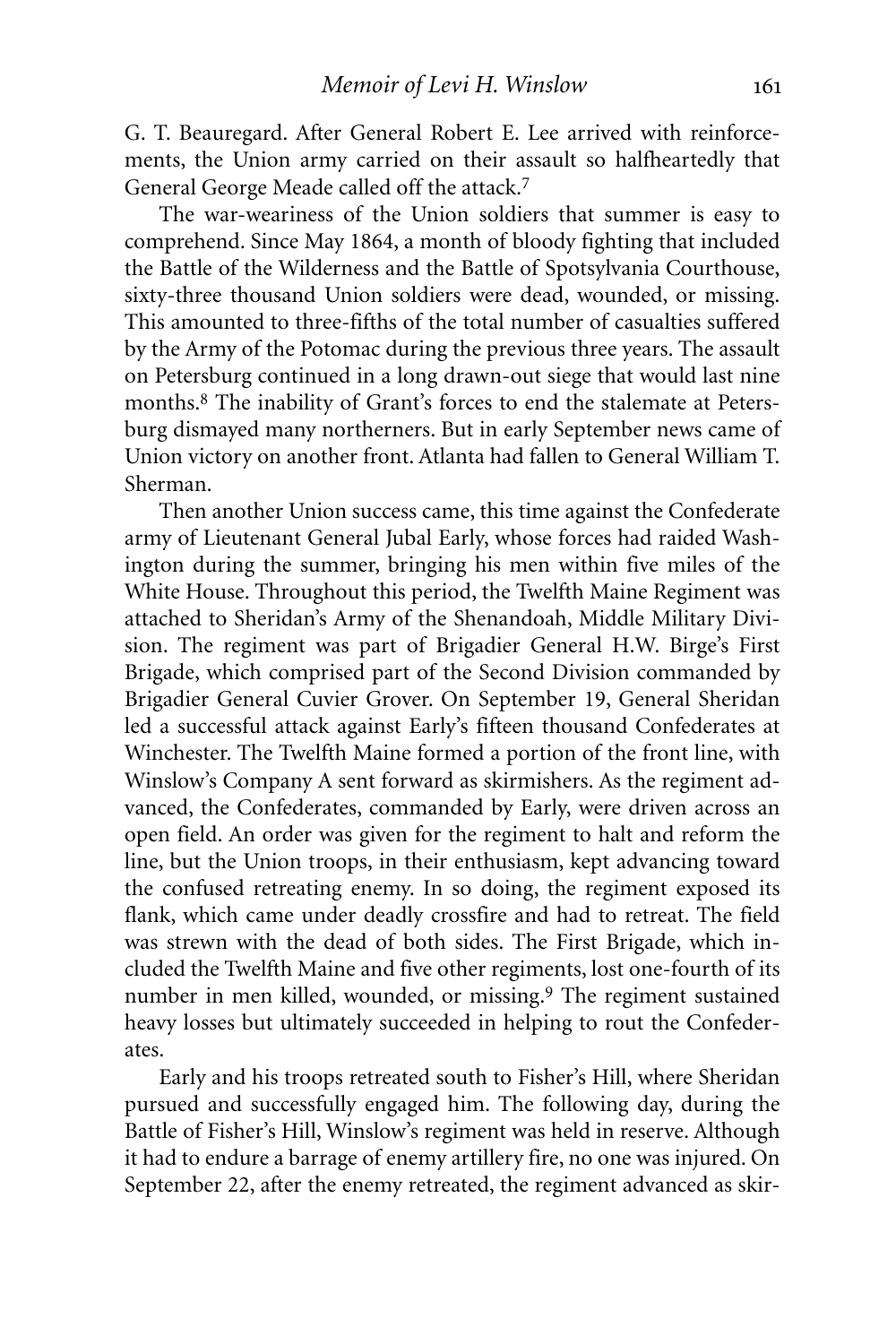mishers. The next day they joined in the pursuit of the Confederates, who had escaped and fled sixty miles south to the Blue Ridge Mountains. 10 Sheridan's forces proceeded to the Shenandoah Valley, known as the "breadbasket of the Confederacy." Here they waged total war against the civilian population by destroying barns, food supplies, and livestock. "The people must be left nothing but their eyes to weep with over the war," Sheridan proclaimed.<sup>11</sup> The regiment then encamped at Harrisburgh to be on hand to support the Union cavalry, if needed. On October 6, they fell back to Harpers Ferry, in the new state of West Virginia.<sup>12</sup>

On October 10, the regiment took up a position at Cedar Creek in Virginia. Six days later, Sheridan left his forces at Cedar Creek as he went on to Washington for a strategy conference. During his absence, Confederate forces under the command of Jubal Early launched a devastating early morning surprise attack. On October 18, the Confederates attacked the extreme left of the Union line, driving it back. Occupying rifle pits in the front line, the regiment came under heavy enemy fire and had to fall back to a safer position where the lines could be reformed. Here they waited until Sheridan, who had been away in Washington, finally reappeared in person to lead the Union forces on to a decisive victory. When Sheridan returned to the battlefield, he reorganized the hundreds of stragglers to reinforce his army. With his cavalry and infantry acting in unison, he chased Early's forces across Cedar Creek, transforming a rout into a victory, thus ending Confederate control of the Shenandoah Valley.13 During the conflict the regiment lost 102 men killed, wounded, or taken prisoner. 14 Despite this terrible blow, part of Sheridan's army remained intact.

The regiment returned to camp at Cedar Creek and later moved to nearby Opequan Creek, where many men waited to be mustered out. Winslow re-enlisted and remained with the regiment for two more years. Sheridan's highly successful military endeavor, which remains controversial to this day, helped bring the war to a decisive conclusion. After participating in the Shenandoah Valley campaign in Virginia, the regiment would continue on to Savannah, Georgia, where it would be part of the Union occupying force. 15

Winslow was mustered out April 12, 1866. 16 After leaving the army, he returned to Hallowell but then moved to Massachusetts. On November 30, 1867, at the age of twenty-five, Winslow married Mary J. Pease of Dover, New Hampshire, at the Freewill Baptist Church in Lawrence, Massachusetts. At the time, he listed his occupation as "farmer."17 Winslow pursued studies at a business college in Lowell, Massachusetts,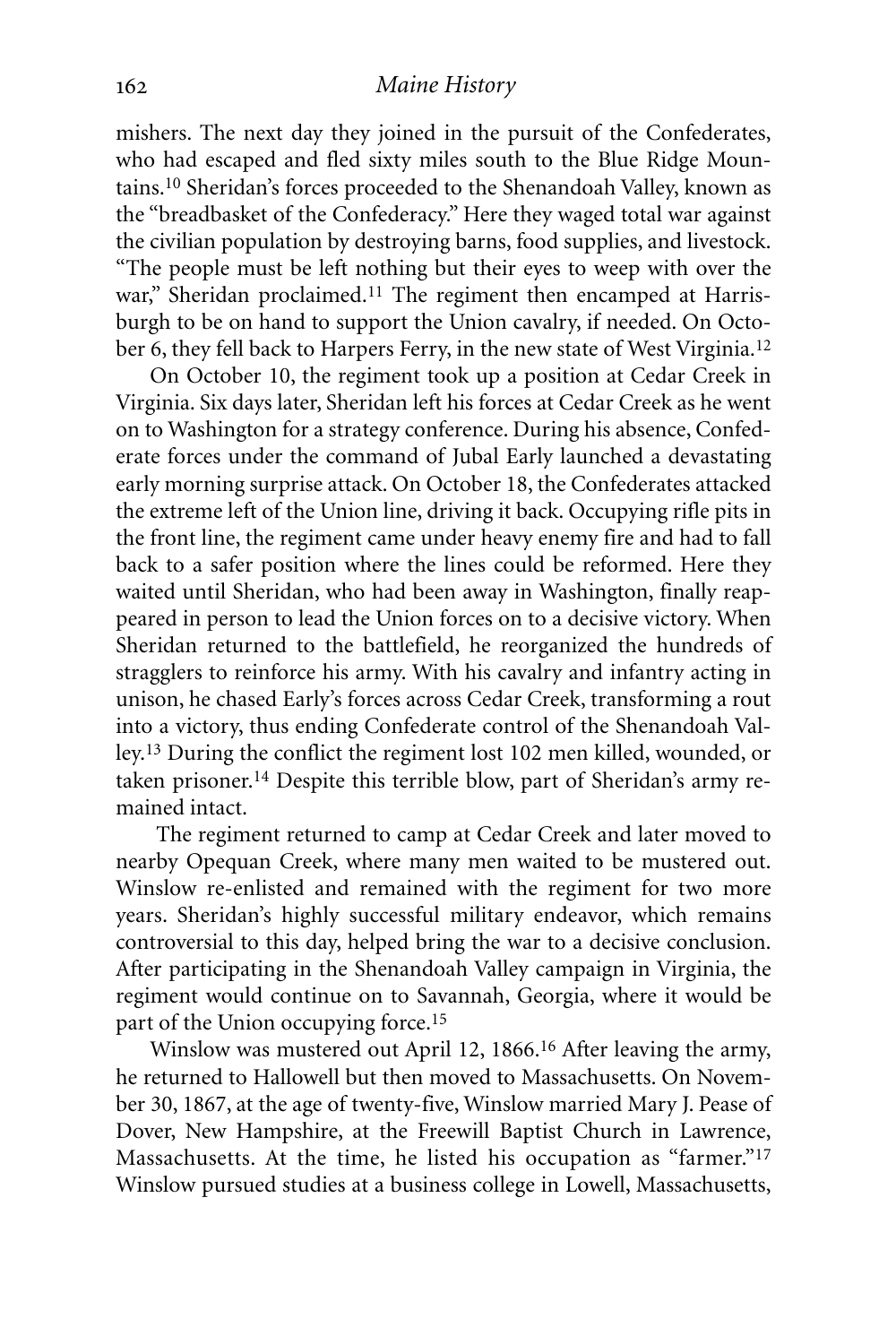

The Battle of Port Hudson, Louisiana, 1863. The siege of Port Hudson took place from late May and until early July. The Union victory helped to secure the Mississippi River from the Confederates. The Twelfth Maine participated in this battle and others in Louisiana early in the war. The Twelfth later fought in Virginia in 1864. Maine Historical Society Collections.

from which he graduated. Later, he studied theology under a Dr. Barrows, who was a Methodist minister. 18

In 1873, Winslow became a licensed minister. Six years later, he left the Methodist Church to join the Free Baptist Church and was ordained June 8, 1879, as a Free Baptist minister. For the next thirty-three years Winslow moved around northern New England as an itinerant preacher. During his ministerial career he was the pastor of congregations at North Woodstock and Strafford in New Hampshire; and at Lyman, North Parsonfield, and Edgecomb in Maine, where he also supervised religious schools. He was a member of the Free Will Baptist General Conference of 1886. He became pastor of a church at East Tilton, New Hampshire, in 1888.<sup>19</sup> Federal census records place Winslow and his wife at Strafford, New Hampshire, in 1880; Laconia, New Hampshire, in 1890; Sutton, New Hampshire, in 1900; and Farmington, New Hampshire, in 1910. Mary gave birth to two children, but only one, Melvina, survived. Winslow died in Meridith, New Hampshire, on May 21, 1912. 20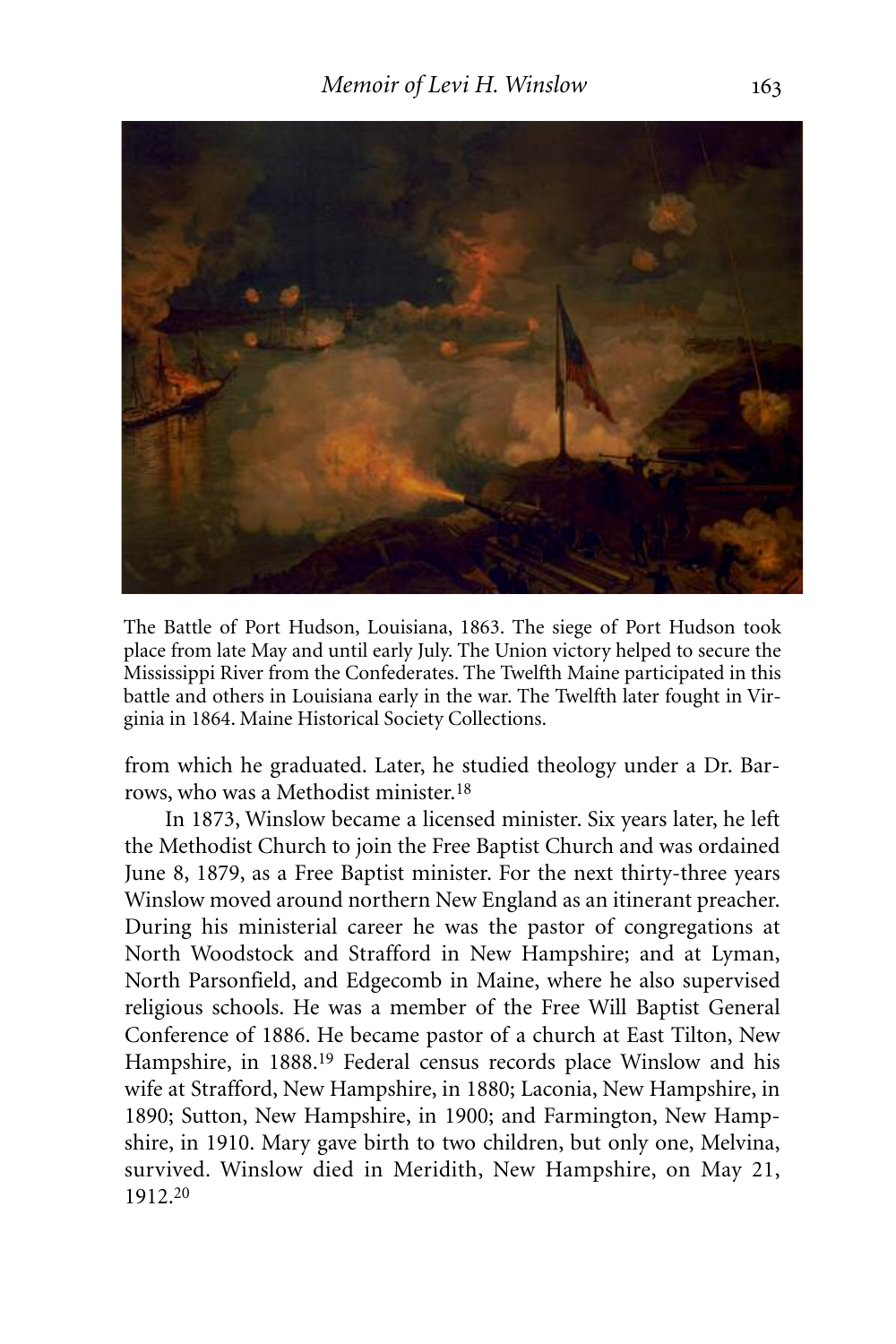Winslow's memoir came into my possession when the previous owner—my friend and colleague, Peter J. Meaney, O.S.B. of St. Mary's Abbey, Morristown, New Jersey—passed it on to me several years before he died in 2006. Father Peter was a Civil War scholar whose research on the Confederate chaplain Father Peter Whalon, known as "The Angel of Andersonville,"was the basis for the documentary film *Fighting the Good Fight*. It was Father Meaney's wish to have Winslow's memoir made available to the public. In transcribing the memoir, Winslow's entries were minimally edited without violating the author's intent or stylistic integrity. The few misspelled or idiosyncratically spelled words that appeared in the original were corrected. Sometimes punctuation was altered or added to improve readability. In some instances words were added for sake of clarity. These appear in brackets. What follows is the memoir of Private Levi H. Winslow, in its entirety.

\*\*\*\*\*

#### **Sheridan In The Shenandoah**

The memory of the late, sad, and cruel war is still fresh in the minds of the people composing this vast American republic. Therefore I do not recite these trying scenes, which I am about to during this hour, to make the heart bleed afresh, or to bring memories only to the mind; for it is written in indelible characters upon the nation stained with blood.

For some time there had been animosity existing between the North and the South on account of slavery. In 1861 the Southerners had matured their plan sufficiently to enable them to make a stand by themselves as a confederacy.

On the 12th of April they rebelled. They commenced the Civil War in earnest by opening a tremendous fire upon Fort Sumter, which was garrisoned by Maj. [Robert] Anderson with a few heroic men.

An army was called for by the president of the United States to put down the rebellion, and men were enrolled all over the country to fill it. I placed my name upon the list as a soldier of the United States the 14th day of October 1861 for three years, unless sooner discharged. In due time went into camp at Portland Maine.

After the regiment was officered, it was called the 12th Maine Regiment of Volunteers. The company to which I was assigned was Company A. This regiment was soon ordered to what was then called Camp Chase, Lowell, Mass., now known as the fair grounds. We waited here a month,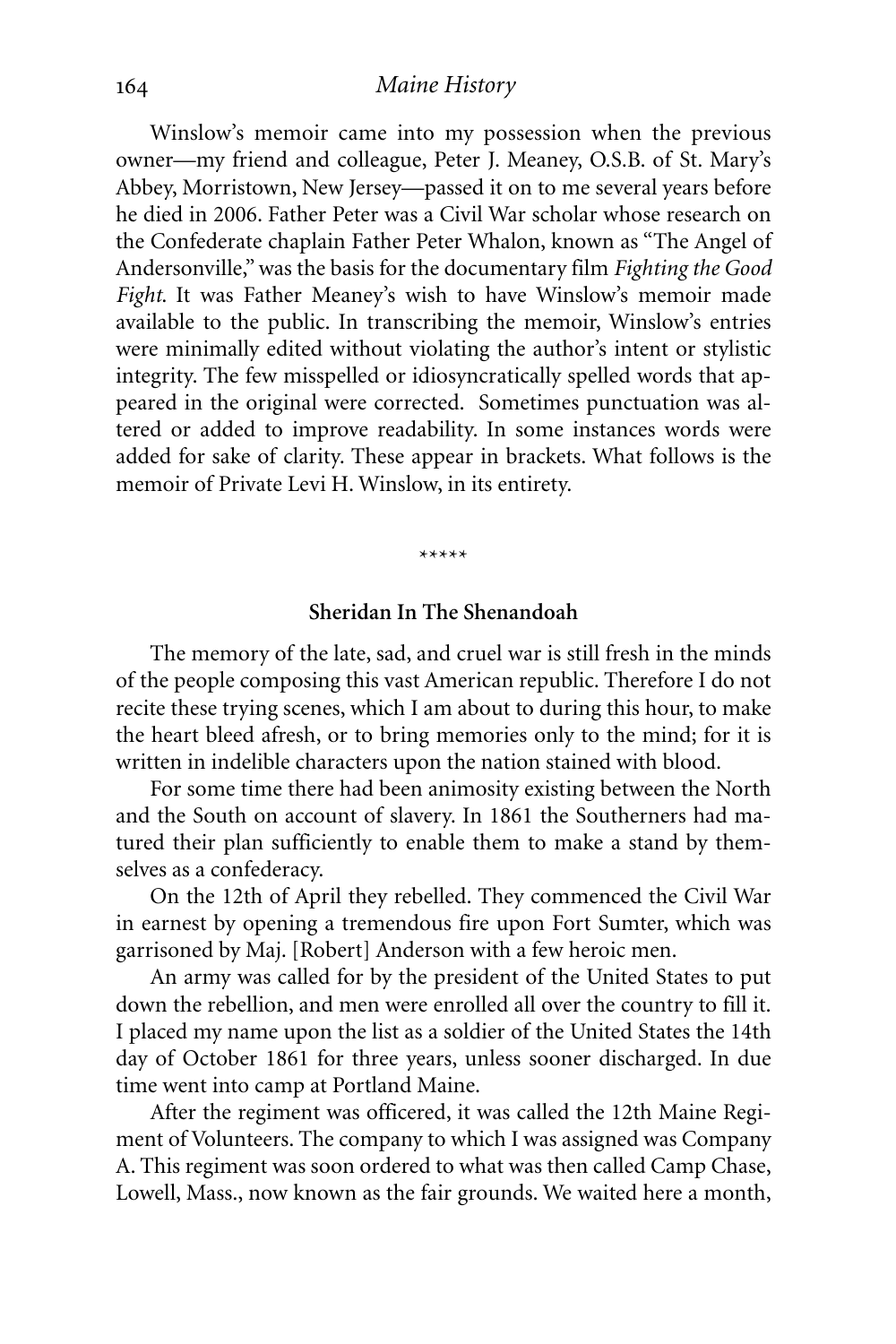after which time, through a process of delay, we went to Ship Island, L.A., and joined [Maj.] Gen. [Benjamin F.] Butler's Army of the Gulf department.

Since the opening of that bombardment upon Fort Sumter to the present time, of which I am about to relate, there had been nothing but war, defeat, and victory, with a few decisive victories. War had been going on for three years between the contending parties. The country, both North and South, had changed their generals. The people were awaiting the result with breathless anxiety. Each party prayed for the success of their arms.

General [Ulysses S.] Grant had superseded other generals and had been placed in Command of the United States army. General R.E. Lee had been placed in command of the Confederate army. Both these men were very able and heroic; men who had received a thorough military training. General Lee was at this time in Petersburg. General Grant had laid siege to that city.

General [William Tecumseh] Sherman had driven General [John Bell] Hood from the city of Atlanta. He was preparing for his grand march across the country to the sea.

Near this time, to heighten the victorious enthusiasm of the country, news reached us of the destruction of the rebel Albermarle, a celebrated Ironclad, which sent consternation to the hearts of the officers and men of the fleet in the Roanoke River. We had no light draft Ironclads to meet here, and our monitors were of too heavy draught for these shallow waters. Her destruction was planned by Lieut. W. B. Cushing, whose plans were victorious.

About this time news also reached us of the capture of the rebel privateer Florida in a Brazilian port. This pirate steamer had out-rivaled even the Alabama in the destruction of American commerce. She sent a thrill of sorrow among our merchant men as she had destroyed millions of dollars worth of property. The destruction of this enemy caused the people to rejoice.

General Butler had been relieved from the Gulf Department and General N.P. Banks had taken his place. Port Hudson, a rebel stronghold, had been taken. This left the Mississippi River open for navigation. Those troops that could be spared from the Gulf Department were sent to join General Sheridan, who had been placed in command of an army and sent into the Valley of the Shenandoah to watch and oppose General Early who was in command of a strong rebel force.

The Shenandoah Valley is a very beautiful and fertile region. "In that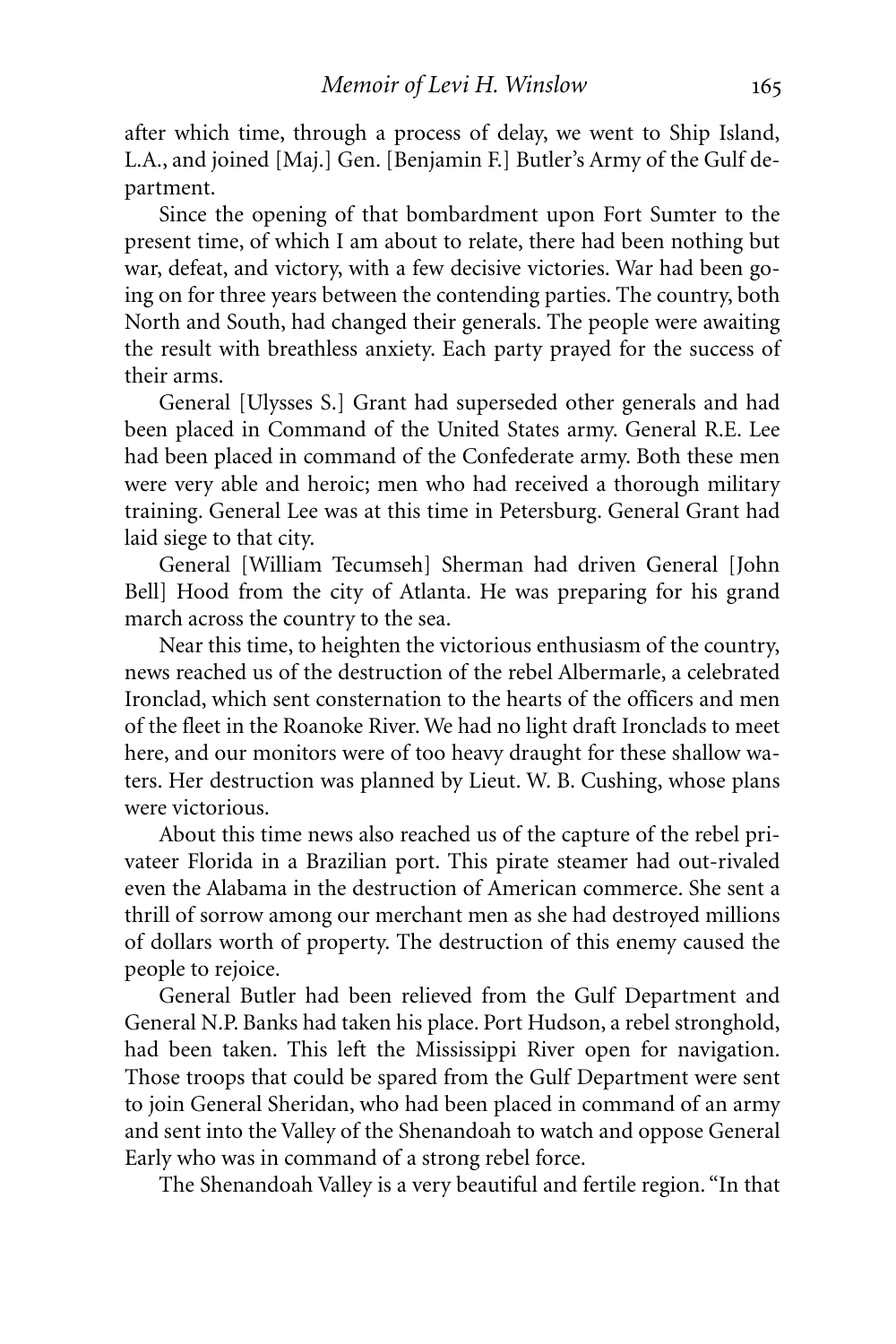fair vale, by nature formed to please," being one of the most fertile spots in our United States with a good climate, neither extremely hot nor cold. It has been called "The garden of Virginia." It is one hundred and twenty miles or more in length and from 12 to 30 miles wide, it being narrower at its commencement at Harpers Ferry and then widens as it goes back into the interior. It is sixty miles from Washington and accessible by railroad as far up the valley as Winchester, a distance of eighteen miles from Harpers Ferry. It is hemmed in by mountains on either side; on the right, by the Allegheny, and on the left by the Blue Ridge. It is well watered by small rivers and creeks making it one of the most delightful farming countries known; for what you put into the ground will grow. It produces grass, wheat, corn, and oats in abundance.

The people, in the style of their houses, seem to be peculiar to the Southern States. Their chimneys are built upon the outside on one end, and their fire places so fitted that they are inside the room. The chimneys are called cat chimneys. A cat chimney is built of split sticks plastered very thickly with clay.

On the style of their tools, wagons, and sleigh, the people seemed to be full fifty years behind the Northerners. For clumsiness and peculiarity in most of these things they could not be excelled. Some of their wagons were called stogy, and stogy they were. If they had been called stalky, the same would have fitted them just as well.

Previous to General Sheridan's taking command of the Union forces in the valley, the soldiers had met with so many reverses that they had named it the Valley of Humiliation.

General Early was at this time in possession of the valley, strongly fortified at Winchester with twenty thousand men. A bold and daring general capable of handling his army at an advantage. General Sheridan, his opposer, a shrewd calculator in warfare and a brave man. He was not afraid of danger when duty called, ever moving, admits trying scenes with a calm and dignified mien, with a word of encouragement here and a command there as occasion required. He had forty thousand men encamped on Bolliver [*sic*] Heights, with his Headquarters at Harpers Ferry.

For six weeks General Sheridan kept moving his troops up the valley a short distance, then he would fall back again. He watched the enemy very closely. So effectively did he keep up this backing and filling that General [John Bell] Hood was forced to suffer defeat at Jonesborough and obliged to evacuate Atlanta for lack of reinforcements.

It was upon one of these marches where the Union troops were chasing the rebels back into the interior of the country that I saw what to me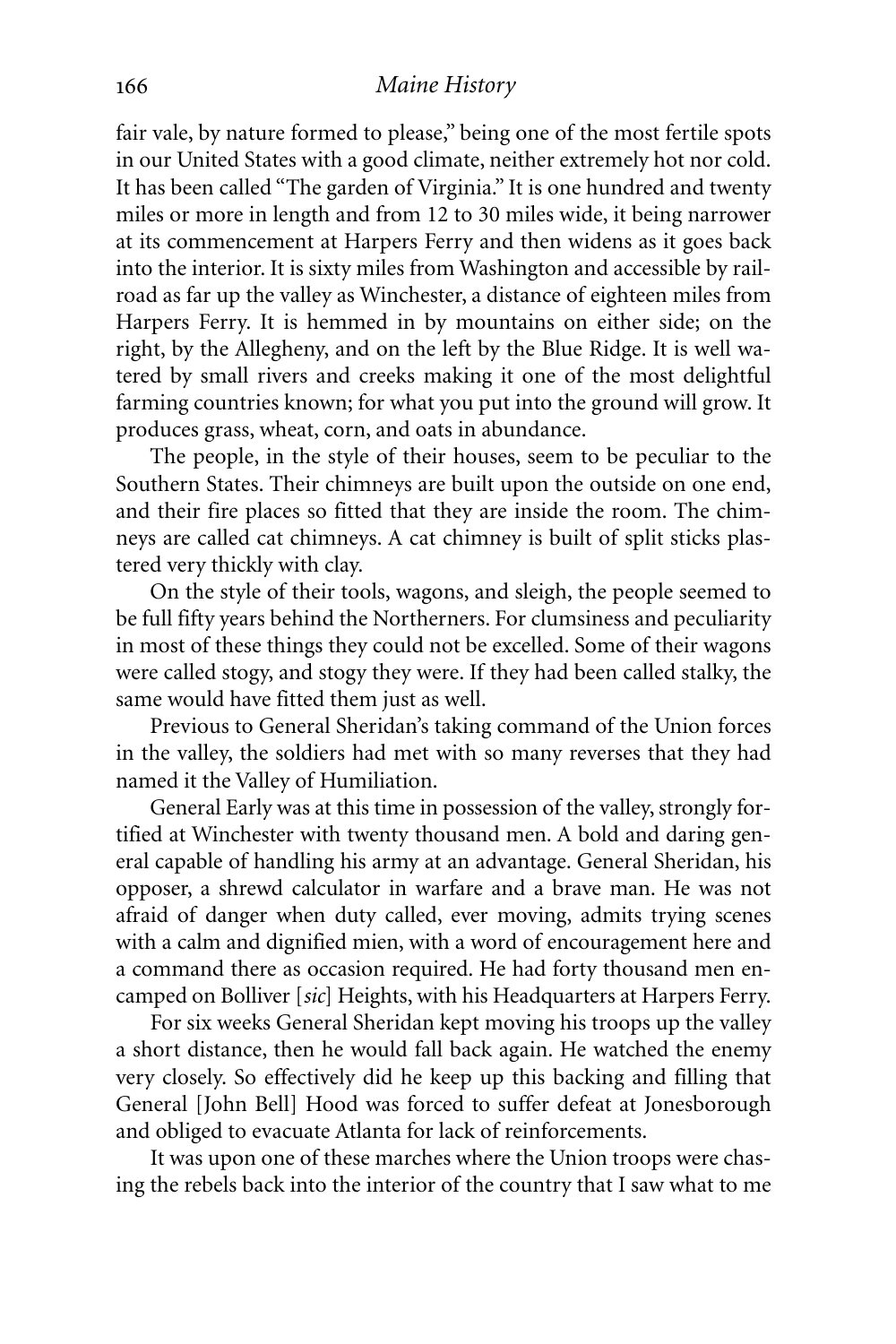was an interesting sight, attracting my attention and riveting it upon my memory so firmly that the time can never effect it.

Platoons or Regiments of each army were placed across the plain and upon the sides of the mountains. To the eye of those who were upon the sides of the mountains, these troops could be seen for miles marching along at a fair quick step. The advance guard of the Union forces and the rear guard of the Rebel forces were in gunshot of each other. Every now and then the rear guard of the rebel troops would turn and fire upon the advancing foe who were pushing them back into the interior of the valley. Every time the Rebels fired upon our troops the fire was returned and vice versa. Each army moved along in beautiful order presenting a pleasing military array. This would have formed one of the most beautiful military pictures ever portrayed to the mind had it not have been that amidst that scene men were trying to shoot each other down. As it was as a war picture it was a beautiful one to see such a body of troops marching in such an array.

These scenes that are transpiring in this beautiful and fertile valley contrasts strongly with the natural scenery. Nature teaming with life had ripened her fruits. She was smiling with her bounties upon man. In the fields stood repined grain corn, wheat, oats, and other crops for the harvest. The reddened autumnal leaves were slowly falling to the ground. The rising sun shed a flood of warm rays upon the valley, and as it sunk behind the western mountains its beams decked the hills in gorgeous beauty.

While horrid war was going on in the midst of so many blessings, men in their bitter antagonism were shooting each other down. "Lo! We feel the wild upheaval of a nation's hidden fires; Right is battling with the evil, And the smoke to heaven aspires. War tumultuous and redlighted; Sweepeth with sirocco blast, And our green young land is blighted, As the tempest whirleth past. Not the death throw of the nation, Is this wild and awful hour, Tis its painful transformation, To a nobler life of power."21

After a while we passed up the valley and encamped at Berryville. Here we remained a few days. On the 16th of Sept., 1864, a party from the various regiments was drawn into line and started under proper officers for brigade headquarters. Here others joined the guard. After due time this picket guard was mounted, marched off, and posted according to orders. Three men was stationed upon each post. Things were beginning to wear the aspect of our having a pleasant time as we supposed. We soon however found that castles in the air came to naught; for we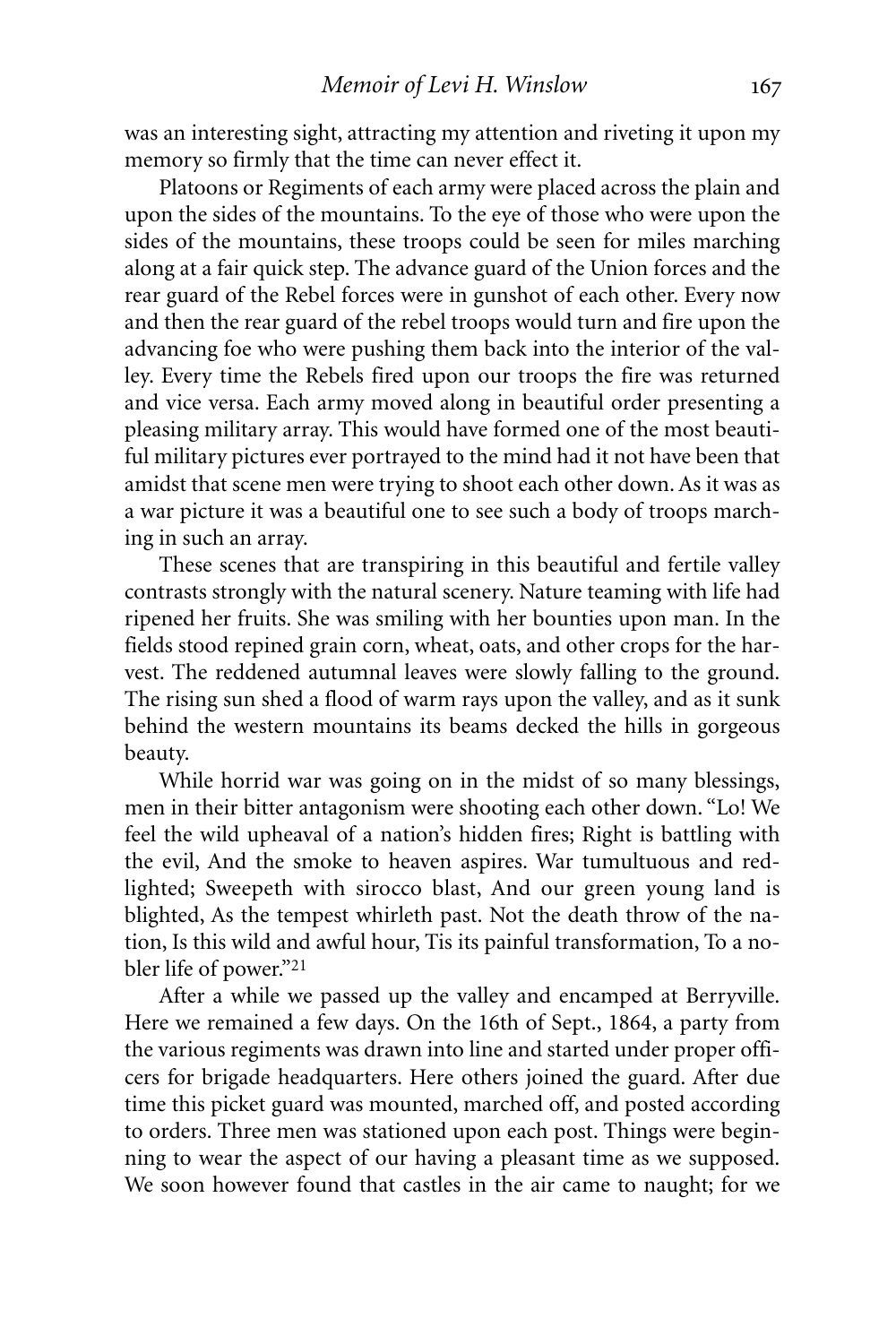

This broadside from the fall of 1861 sought recruits for the Twelfth Maine Infantry Regiment, commanded by Colonel George F. Shepley. Private Levi H. Winslow served in the Twelfth Maine throughout the war. Maine Historical Society Collections.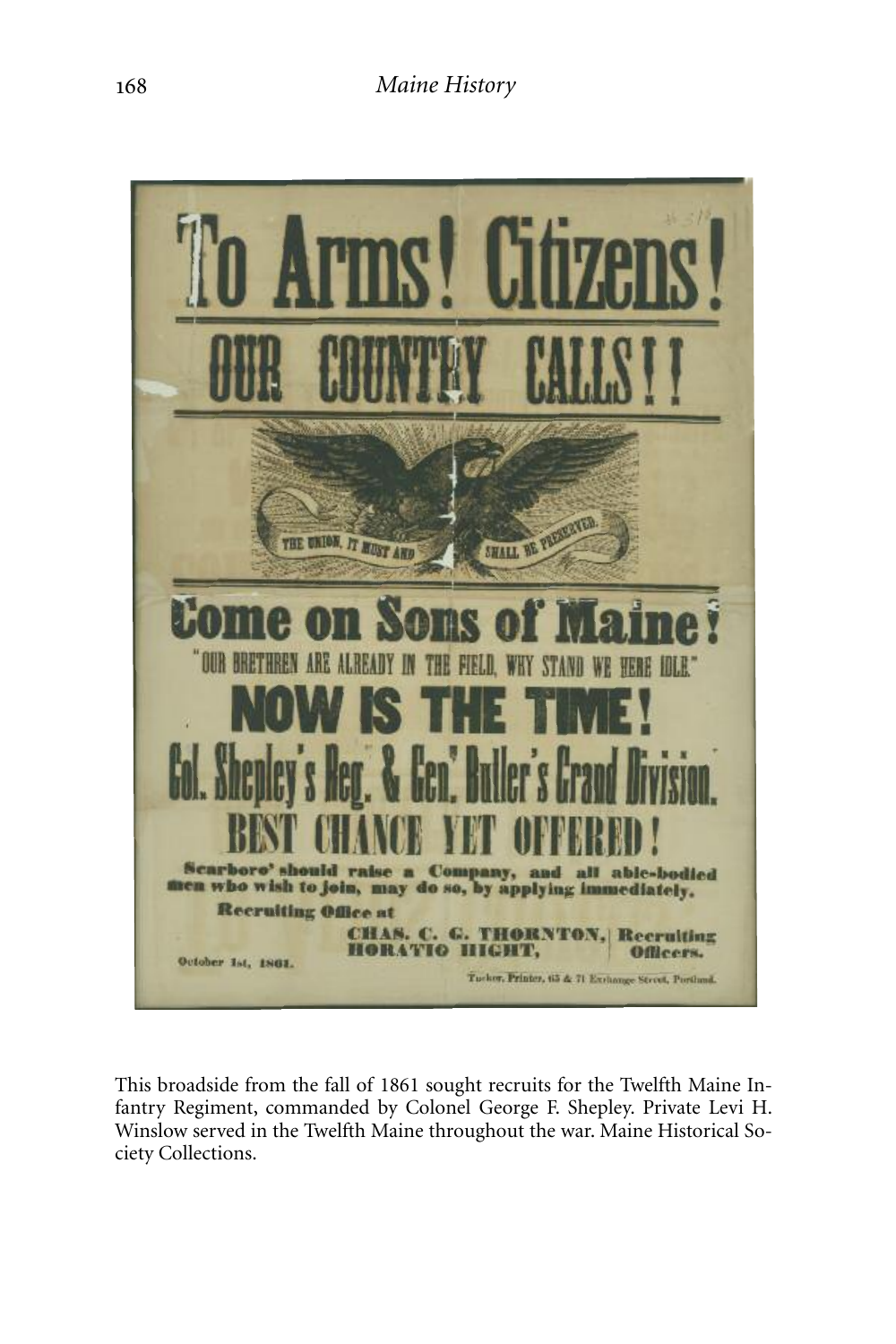were ordered to deploy as skirmishers, leaving one of our number upon each post to guard the camp.

After we had deployed as skirmishers and moved forward a short distance, we encountered the enemy. Shots were exchanged for quite a number of minutes. A comrade by my side was wounded in the hand while I barely escaped receiving a minnie ball in my head. I was lying behind a stump. I had risen up and fired my piece in the direction of the smoke of one of our enemies' guns, which indicated his position. I had scarcely sheltered my head before zip came a bullet grazing the top of the stump and passing through one corner of my haversack, passed by on its errand of death without accomplishing its mission.

One or more of our brigades advanced in battle array to see how strong the enemy was, but as they saw our forces advance they vanished. The foe was no longer to be seen, proving it to be but a reconnoitering party to see where the Union troops were stationed and, if possible, to learn something of our movements.

After foraging a considerable, the brigades returned to camp and the picket line to their duty. While upon this foraging expedition I saw a soldier fire into a flock of sheep. He stopped and looked, expecting to see one killed. To his surprise they were all alive and unharmed. He looked and fired again. The same result followed. At last others had come and carried them all off but one. He stopped after loading his rifle and looked at the gun. He looked at the sheep. He took the gun to his shoulder. He rested it a moment. He fired and the sheep was his.

The encampment remained as it was until the morning of Sept. 19, when orders came early to strike tents and fall into line. Our tents were very small A tents. Each soldier had one piece of tent cloth. Sometimes some of the shrewd ones would get an extra piece. Two men put their pieces together and formed one tent. When they had the third piece it made a very comfortable shelter for the occasions to keep off the sun, dew, and rain, but when there were but two pieces the shelter was not very good. These tents the boys called dog tents. The pieces were four feet and 1/2 long and about the same wide. The length made the height and width and depth of the tent. These pieces of tent cloth had a row of bottom corners to fasten into the ground. They were put up by driving two crotched sticks into the ground about three feet long, with a little cross pole to form the roof. They were then buttoned on to each other, thrown over the poles, and fastened into the ground by putting pins into the loop holes into the four corners. It was the work of a very few moments to unbutton those pieces, pick up, and fall into line. Having struck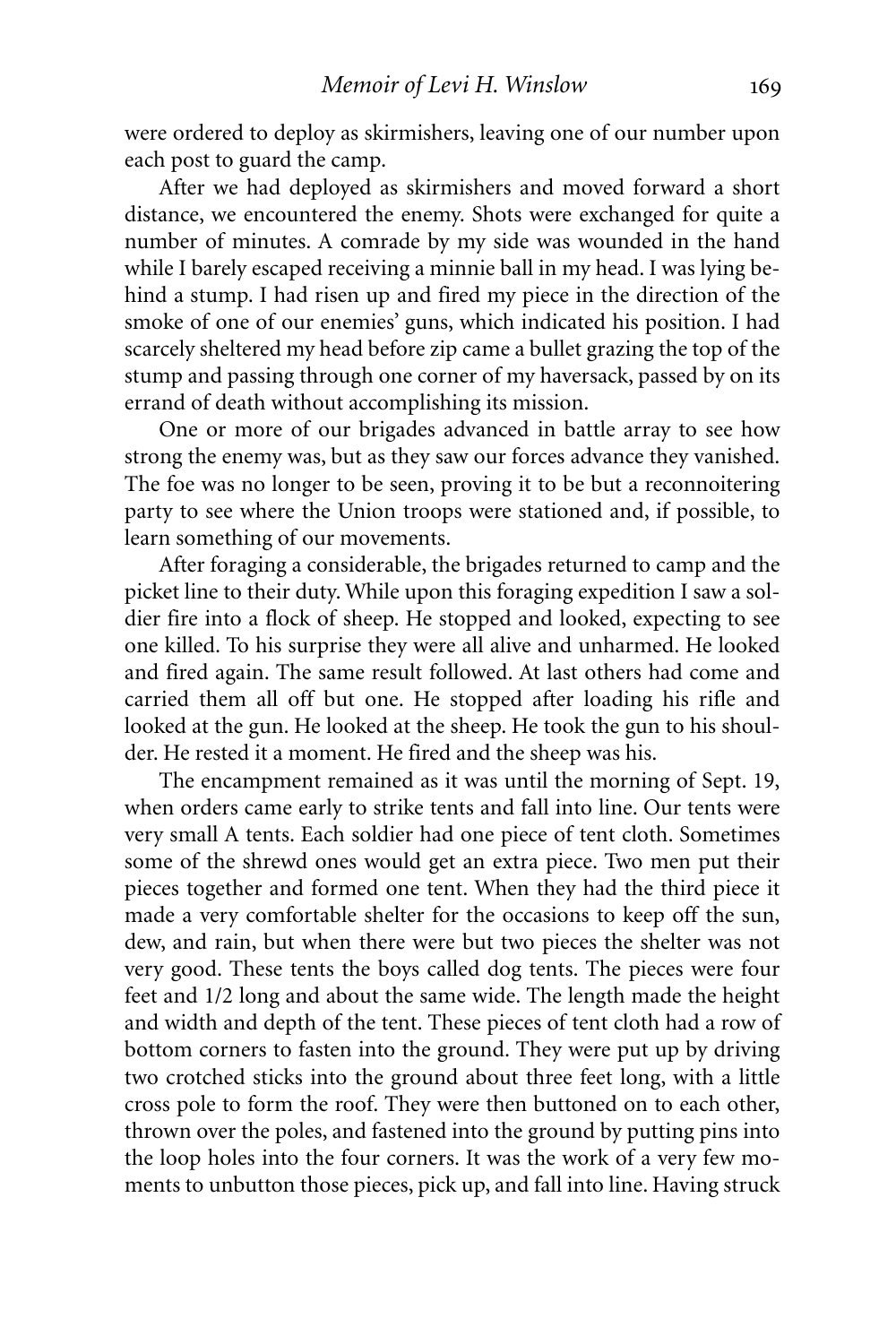tents the troops formed in line at the beat of the long roll. On a short time they were in marching order.

They moved rapidly forward for a few hours. At 9 or 10 o'clock they halted. Skirmish lines were thrown out. The troops took the positions assigned them.

The Sixth Corps filing off to the left, except Gen. [James B.] Ricketts Division, took possession of some rifle pits and a wood on the enemy's right. The Nineteenth Corps and Gen. Ricketts's division of the Sixth Corps were in the centre. The eighth corps took their position on the left of the enemy's line. The command was given forward. The skirmish line pushed on. In a moment or two the skirmish line encountered the skirmish line of the enemy and opened the battle of Winchester. A general charge was now made upon the rebels. This charge was met by a terrific yell together with a volley of musket grape and canister balls, which told heavily upon the brave and heroic men of Gen. [Cuvier] Grover's divisions.

The battle raged strong and fierce. The rebel Gen. Early, fearing disaster, pressed his troops sternly on with yell after yell more terrific than we can describe. The Union line begins to sway. They struggle manfully to gain the contest. At last they gave way, so terrible was the fire upon them. They began to break just as the order was given to retreat. As this order was given every man in the centre of the line made a stampede to the rear for safety. The hero of the hour was Capt. [William T.] Rigby of the 24 Iowa Regiment of whom history has so nobly spoken but not exaggerated. The danger cannot be fully told that that noble and heroic captain withstood in that hour. Behold that Capt. amidst this stormy retreat, coming along as cool and calm as if there was no danger near, with a few men equally undisturbed. An officer belonging to the artillery riding up to him says, "Capt. you are not going to retreat any further." He replied, "certainly not." Turning to his men he gave the command. "Halt, Front, three cheers men!" That little band cheered as heartily as if they had gained a victory. They gave heart to all who heard it. They stayed there a short distance from the enemy in a field about two acres wide at the point nearest the woods lying flat upon their faces on ascending ground. In this position they kept up a continual firing with no other troops very near them. They stayed the tide of battle until the reserve forces could be drawn up. That captain held the enemy in check for half an hour. How much longer I cannot tell you as I left them to find my own regiment. How I found that heroic band, I got lost from my regiment in the retreat and being attracted by the firing, kept going to the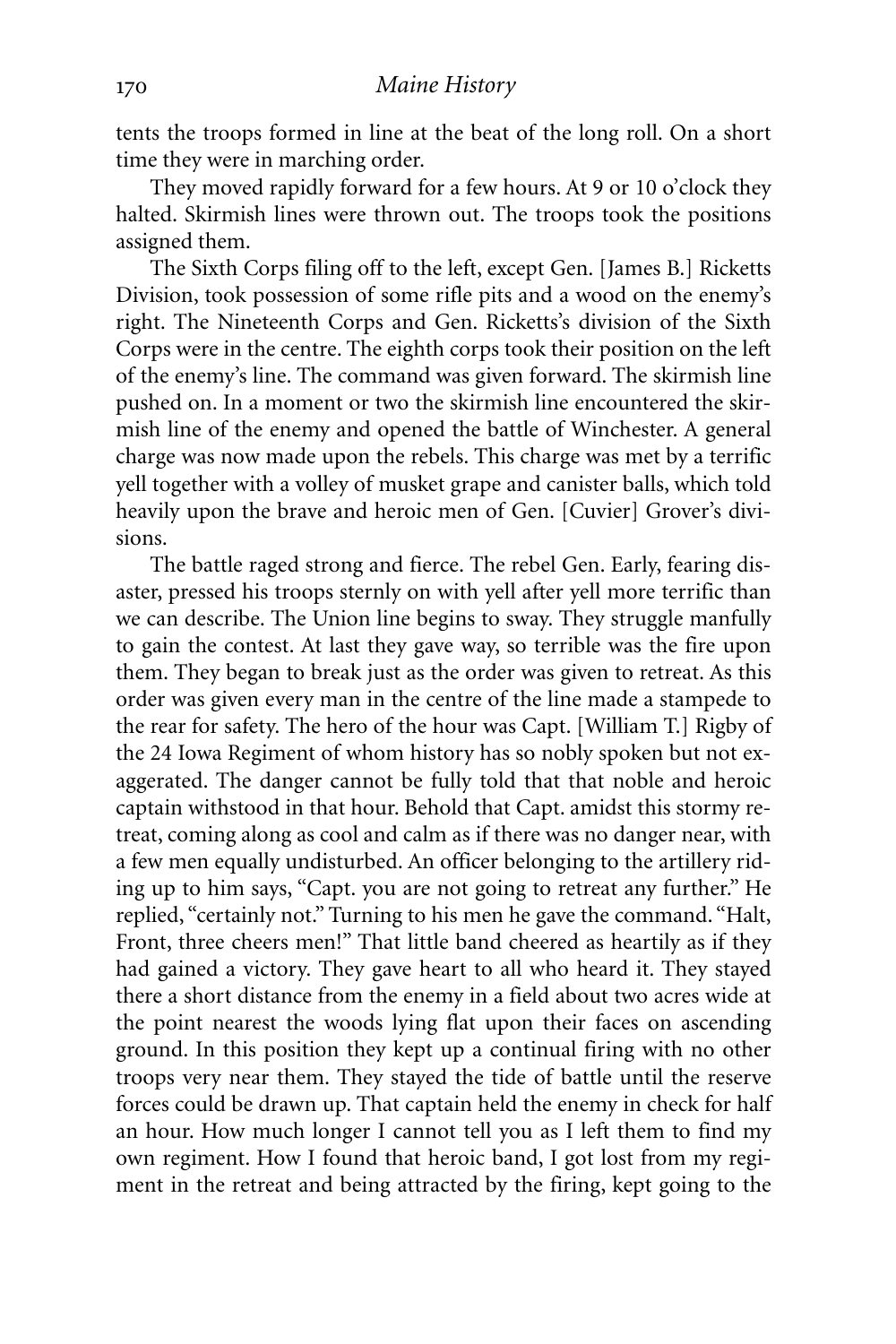front. Instead of my own regiment I found Capt. Rigby and his men. In a short time the reserve forces were drawn up, and the broken line was formed. Again the contest was renewed.

The battle now raged fierce and wild as could be determined by the sound. Here an officer came along and requested the commanders of the reserve forces to press on, saying the rebels were slowly gaining ground. The battle still rages fierce and wild. Such a scene no graphic pen or picture can portray, for paint it in as glowing colors and as vivid as what you can, it will still lack in its hideousness. The sound of the artillery will be wanting as it sends its solid shot through the air with its buzz . . . and the bursting shells with their screech. Buzuzuzz . . . on in their course cutting off limbs of trees with a crash splinting fence rails, killing horses and men. At the same time the din of musketry could be heard. The bullets flew thick and fast with their zip, zip, zip. Thus the battle raged, Generals, Colonels, and so so [*sic*] on down the line. Each officer encouraged his men as volley after volley of the enemy's shot was met and returned with heroism.

(A shell [fell] that did not burst.) While this battle was raging so fiercely Gen. [George Armstrong] Custer with his brigade of cavalry made a long circuitous route and appeared upon the scene of action when he was most needed and at a time when the enemies of the Union were having all they could do to withstand the Union forces. All at once the rebels beheld to their surprise Gen. Custer with 24 men coming toward them in their rear with uplifted and gleaming sabers. On, on they come as they bore down on them in full gallop in their rear. They came down the descent of a hill and jumped a stone wall. As they leaped the wall some of the horses pitched headlong, horses and riders rolling down the hill together. Still they come, battalion after battalion, leaving behind them their unlucky companions perchance crushed to death. The rebels saw at once their only hope of safety was in being taken prisoners. Almost instantaneously up went the butts of six hundred or more rifles signifying their surrender. The Union troop now shouted victory.

It became the rebels turn to fly for refuge. They presented to the eye one chaotic mass. They left their dead and dying upon the field of battle. To the eye of those who saw that brigade of cavalry as they came in sight, the scene was a thrilling one. The suddenness of their appearance when not needed, their descent upon full gallop, their jump over the wall, their turning the tide of battle in less time than one can tell you of it. The cavalry men pursued with vigor the retreating forces allowing them no time for rest. They pursued them all night and drove them into their strong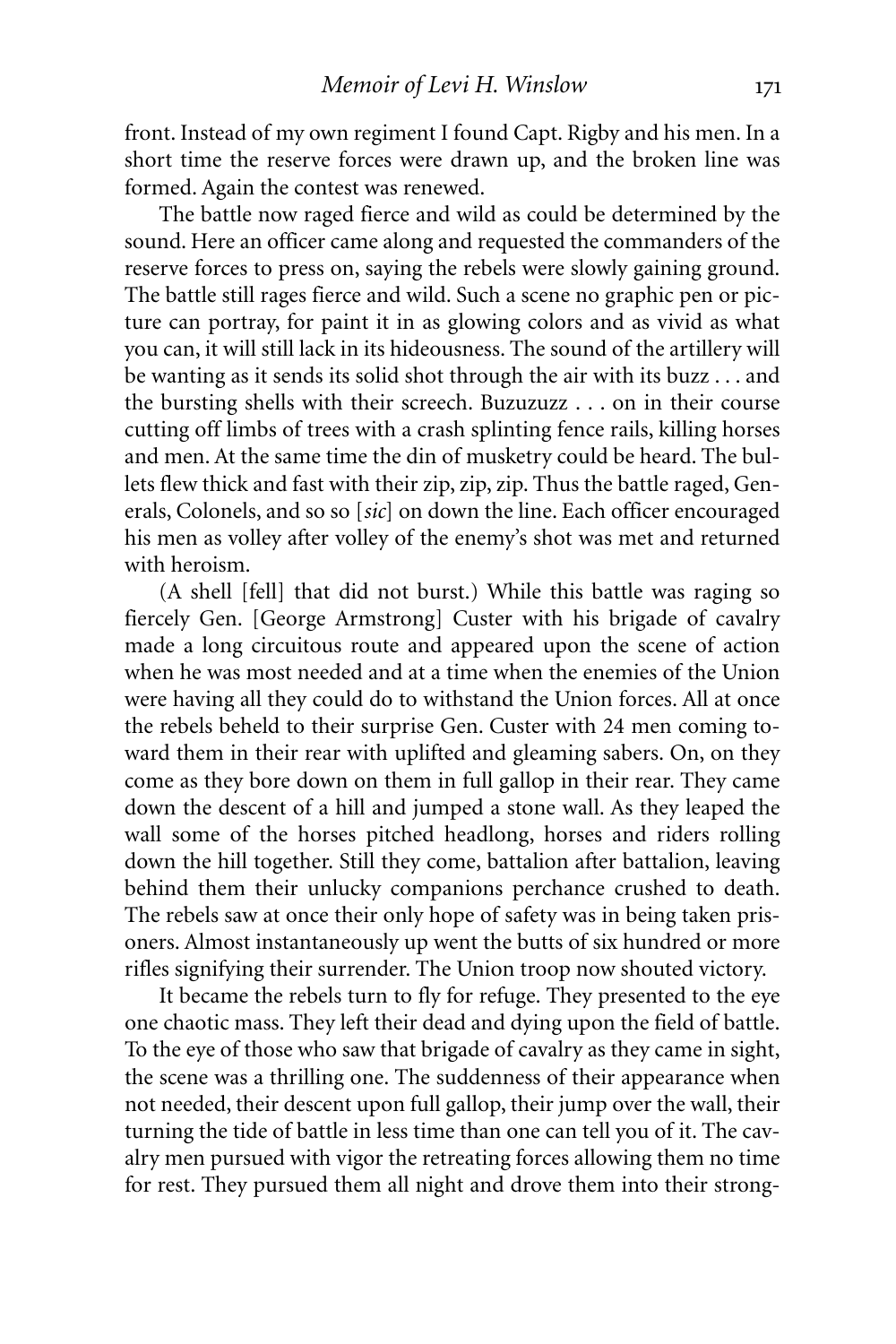hold at Fisher's Hill. While the cavalry thus pursued them, the infantry bivouacked in the valley.

The battlefield at Winchester presented to the eye a gloomy aspect even to the Union soldiers who participated in the battle, thus sharing in its goodies. Behold lying upon the battlefield at Winchester the Union men and rebels who had seen their last battle and fired their last gun, never more to be aroused by the morning roll call as the Orderly Sargent should call "fall in, fall in," but there they lay awaiting the future roll call of the dead. General Sherman hath well said war is cruelty, you cannot refine it. Every heart would ache to behold such a scene as did those who saw those noble heroes dying upon this battlefield. Many a mothers' heart has been obliged to feel the weight of sorrow by the sad, sad news of her boy's death. Many a faithful and loving wife hath been crushed by the news of husbands being slain in battle. What a weight of sorrow few can tell. Yet war brings its glories as well as its miseries. But the miseries far exceed the glories. The result of this victory was five cannon, six or seven small arms, and five thousand prisoners.

After the infantry had rested a while they were ordered forward and were finally drawn up in line of battle before Fisher's Hill. Here we waited a short time before there was heard a shout, a charge, and a volley of musketry, and all was quiet. Fisher's Hill was taken. The flying troops were pursued all night; cannonading was kept up along the line of march, shelling the woods at every available point. So briskly were they pursued that from time to time, squads of prisoners were taken, besides army and camp equipage, which was strewed all along the line in the confusion of their flight. It seemed as if Early's whole command was nearly demoralized. They were driven twenty-two miles from Fisher's Hill. As the result of this victory, eleven hundred prisoners were taken, sixteen pieces of artillery, caissons, wagons, mules, horses, and harnesses.

The Union army returned on the route they had previously taken. Upon arriving at Cedar Creek they went into camp. After the soldiers broke ranks before many of them pitched their tents, they started pell mell in different directions. Some went for the chicken coop, others for the pig pen. I saw one pen of five hogs. The hogs were killed and dragged out in as many minutes. Around on the greensward near the pen, men were quartering and skinning them. In the bustle of the camp, there were men pitching tents; some were cooking, some were carrying fence rails for fuel, and others were seen bearing into camp something to cook. All seemed jovial.

Here the line of encampment was pleasantly situated and well laid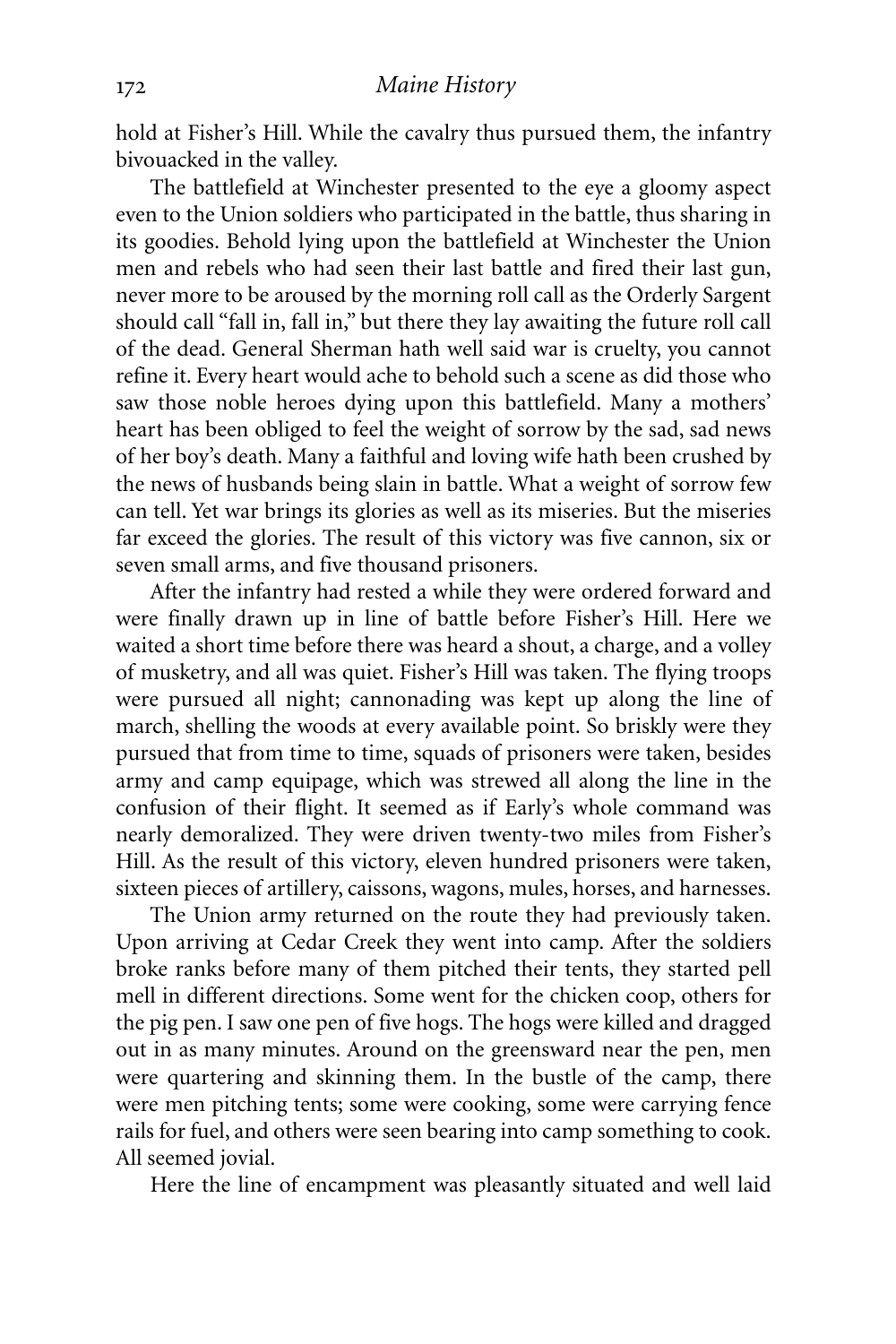out. Here we encamped nearly a month. During this time we were at rest. The cavalry watched the enemy. They had skirmishes with them at short intervals of time. Nothing of note took place with the infantry. There was the general drill, parades, picket and guard duties, with the addition of building breastworks, which was soon and easily done as far as I could observe. I took my own turn at the spade with others. As there are always some pleasures in camp to take away its monotony, this was our experience among the transactions which took place here.

Our camp was soon covered by breastworks situated upon a commanding eminence, and most of the men began to feel quite at home. There was one story that went the rounds among the sixth corps. A tall six-footer belonged to one of the companies. The mail from home had arrived. Many of the men had received letters, among them this large man. The captain of that company soon after went out of his tent, and looking around, a little one side, saw this fellow crying bitterly. The Capt. stepped up to him and said, "John, what is the matter?" Sniffling he replied, "I was wishing I was in father's barn." "What would you do in your father's barn?" "Go into the house darned quick."

As the dawn of day arouses the laborer from his slumbers to again resume his daily task, so it was with the Union army at Cedar Creek. On the evening of the 18 of October, the sun had sunk to rest behind the Virginian mountains. Night's sable veil had fallen over the land. The tap of the drum had been sounded. The camp fires had gone out. Quiet prevailed. The inmates of the encampment were resting sweetly. Nothing was heard save the tread of the lonely sentinel as he paced to and fro on his beat, save here and there an occasional challenge as a soldier strolled too near his line in the darkness of the night.

In a distant camp commanded by Gen. Early, the scene is far different. "Old Early camped at Fisher's hill, resolved some Yankee blood to spill; he chose the time when Phil was gone, the Yankee camp to fall upon."22 There in that Confederate camp men are hurrying to and fro in preparation for marching. Soon they are in line marching towards the Union camp. As they move on they breathe anathemas upon the Union soldiers or the "darned yanks" as they called them, saying, "we'll teach them what the southern boys can do."

"At night, like thief of some bereft, he marched his troops around our left, With orders strict, unite the boys, do nothing that would make a noise, 'Get out of the way,' says Gen. Early, 'I've come to drive you from the valley.' While they were on their mission bent, we yanks were sleeping in our tents."23 Soon they arrive at the foot of a large mountain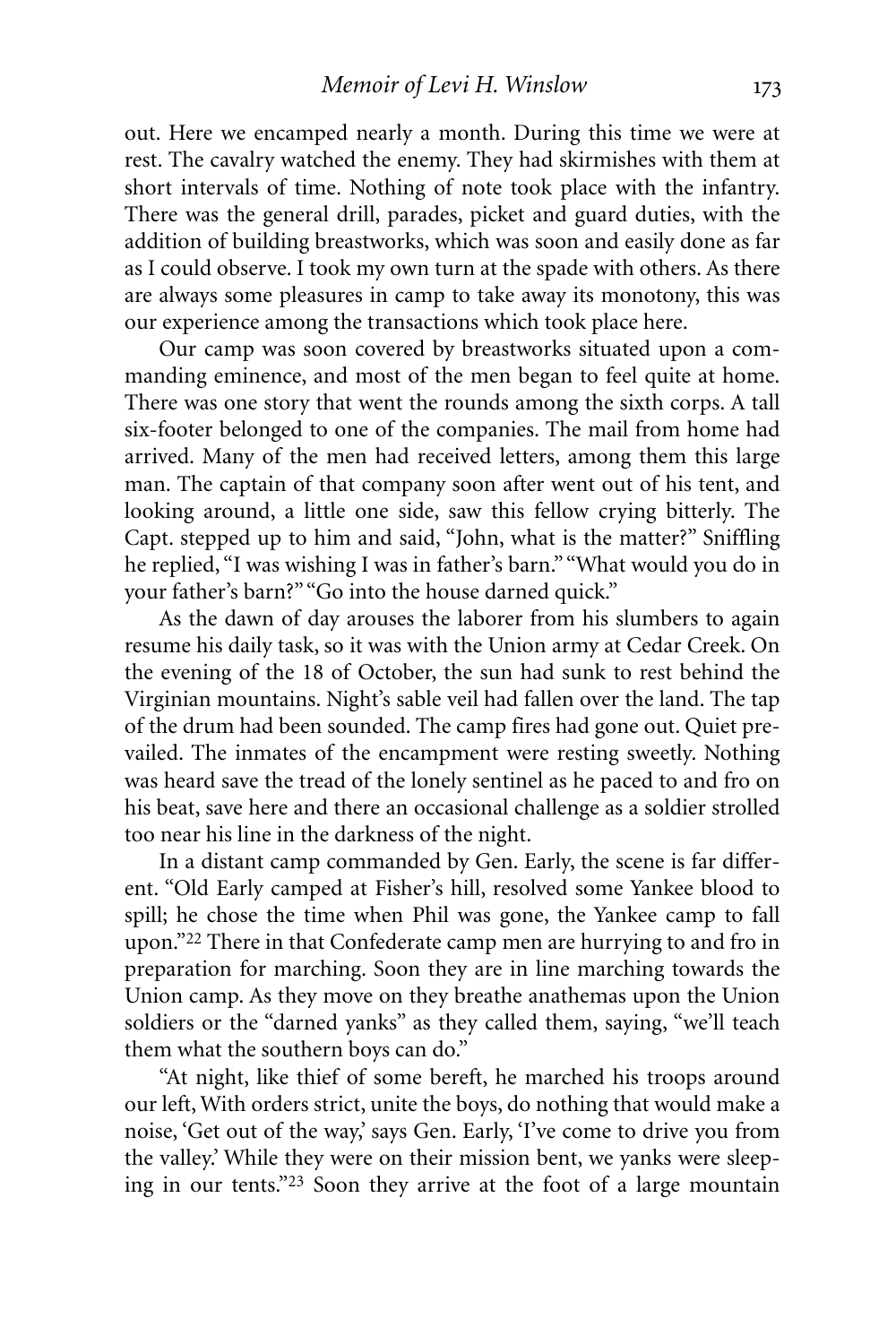

Colonel George F. Shepley, a Portland attorney, commanded the Twelfth Maine at the outset of the Civil War. He later became military governor of Louisiana once the Union took control of that state. Maine Historical Society Collections.

called Massanutten, standing at the left of the Union line; every place but this was guarded. This mountain was thought to be impregnable, so there were not any pickets stationed at its base. There it stood four or five thousand feet above the level of the sea, steep and rugged.

General Early thought as Napoleon Bonaparte did when told that there was barely a chance to cross the Alps; [He] said he would take the chance. Turning to his men he gave the command, "En avant! Advance!" Up, up they went, and victory was gained by the Emperor. So Genl. Early commanded his men to cross over Massanutten and surprise the Union forces encamped at Cedar Creek. A detachment of about three hundred or more climbed over this mountain coming down its steep and rugged sides; so dangerous was the march that some of the number who were taken prisoners said that they were obliged to go a large part of the way single file, hand over hand, clinging on to the bushes very carefully, for one false step would have sent them down the steep declivity a lifeless mass. There was barely a chance; they took that chance and arrived safe near the Union line without their being discovered. They formed their line, they deployed. They swooped down upon several picket posts; they gobbled up the guard. This together with the dense fog, which covered the valley and hills around, gave them a chance to form in line of battle, unknown to the Union army, that was reposing so quietly. After moving forward quite rapidly for a few moments, the order could probably be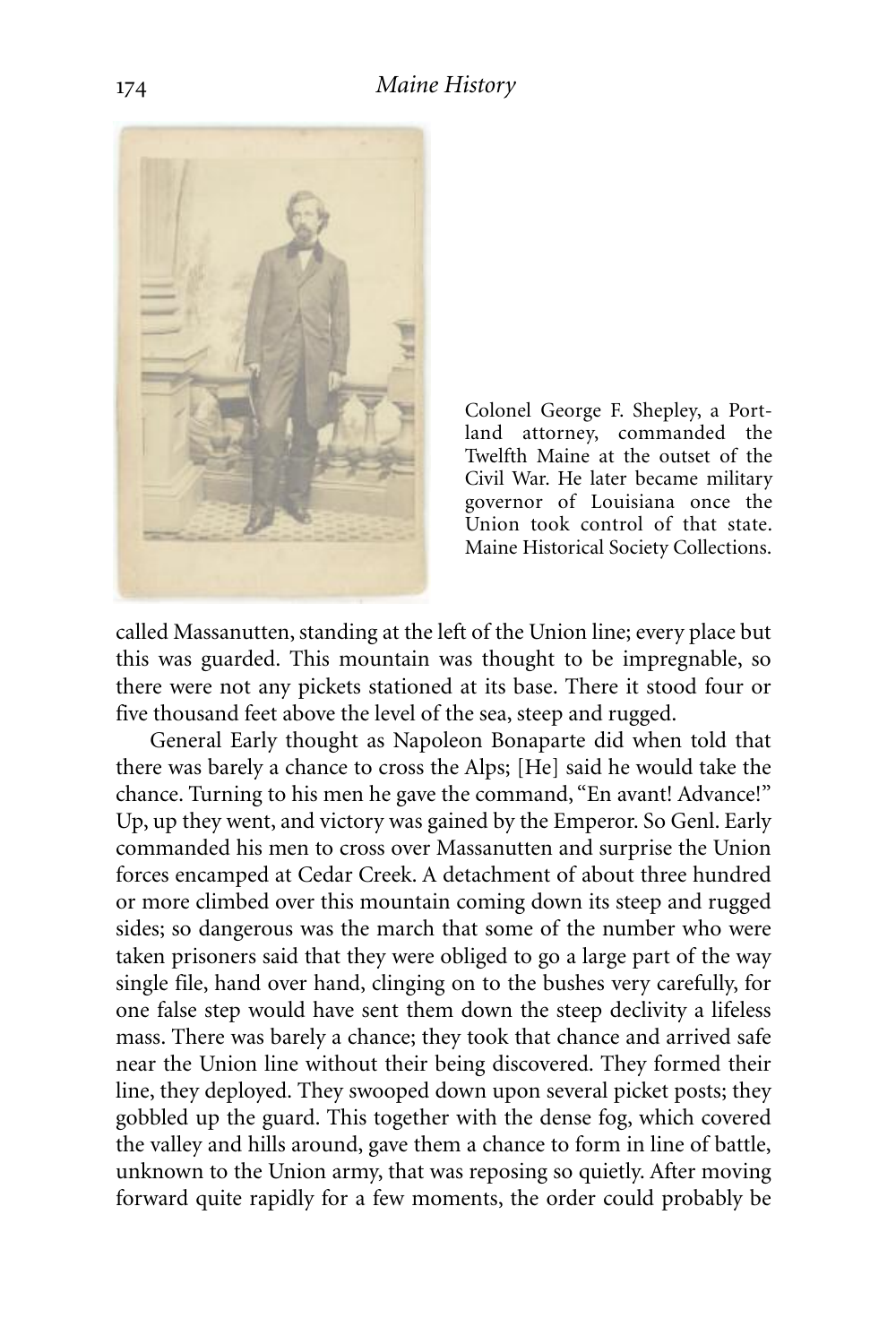heard along their line, "Charge, double quick march!" They advance; on they come. They yell and shriek; they give such yells as the grey coats were able to give. They came down upon our sleeping encampment, ere we were aware of it. And we were wrapped in the arms of Morpheus. Until the Rebs, with rousing volley, warned us to sleep, was death and folly. Old Early carried out his plan, surprising [Gen. George] Crook and his command, who had not time to form; so sudden came the leaden storm.

They brought us to our feet almost instantaneously. At the same time the command could be heard all along the lower end of the line, "Fall in, fall in," as each officer and orderly sergeant were brought to their feet by those terrible yells. It was to no avail. The Union camp was completely surprised and routed. While those of us in the centre of the line were forming in the breastworks looking out in front of the enemy, they came upon us in our rear with great velocity. Before we were aware of it, some of our own number was wounded, and no enemy in sight on our front. We turned. Behold to our surprise, the eighth corps, which formed the upper end or left of the line, had broken and was running rapidly by us on the retreat. The rebels followed close at their heels taking battery after battery. As they take a piece of artillery they turned it upon the retreating army. It now became the 19th Corps turn to fly for refuge. Our officers, seeing no other way before them, ordered retreat. As the retreat was sounded before we could get away, several comrades from the 12th Maine, together with our first lieutenant, were taken prisoners. The Six Corps rapidly executed a change of front and by great gallantry succeeded for a time in holding the enemy in check. The effect of this was only to cover the general retreat. As we retired, the enemy pursued us with great vigor. They cut off many of our trains and inflicted serious loss. The Union Army is now flying before the foe.

While this was going on at Cedar Creek, another and different scene was transpiring at Winchester 20 miles away. The commander of that flying army had taken a quick journey to Washington and returned as far as this town. He thought best to remain over night so as to make a safe journey on the morrow. Little did he expect to be aroused so early by his guard, responding to him that cannon and musketry could be heard in the distance, but this it was. Starting up, he listened. He heard the sound of musketry and the booming of cannon nearer and nearer. He said, "My boys are engaged in battle, and I know not how it is with them." He immediately turned to his groomsman and ordered him to saddle his noble steed at once.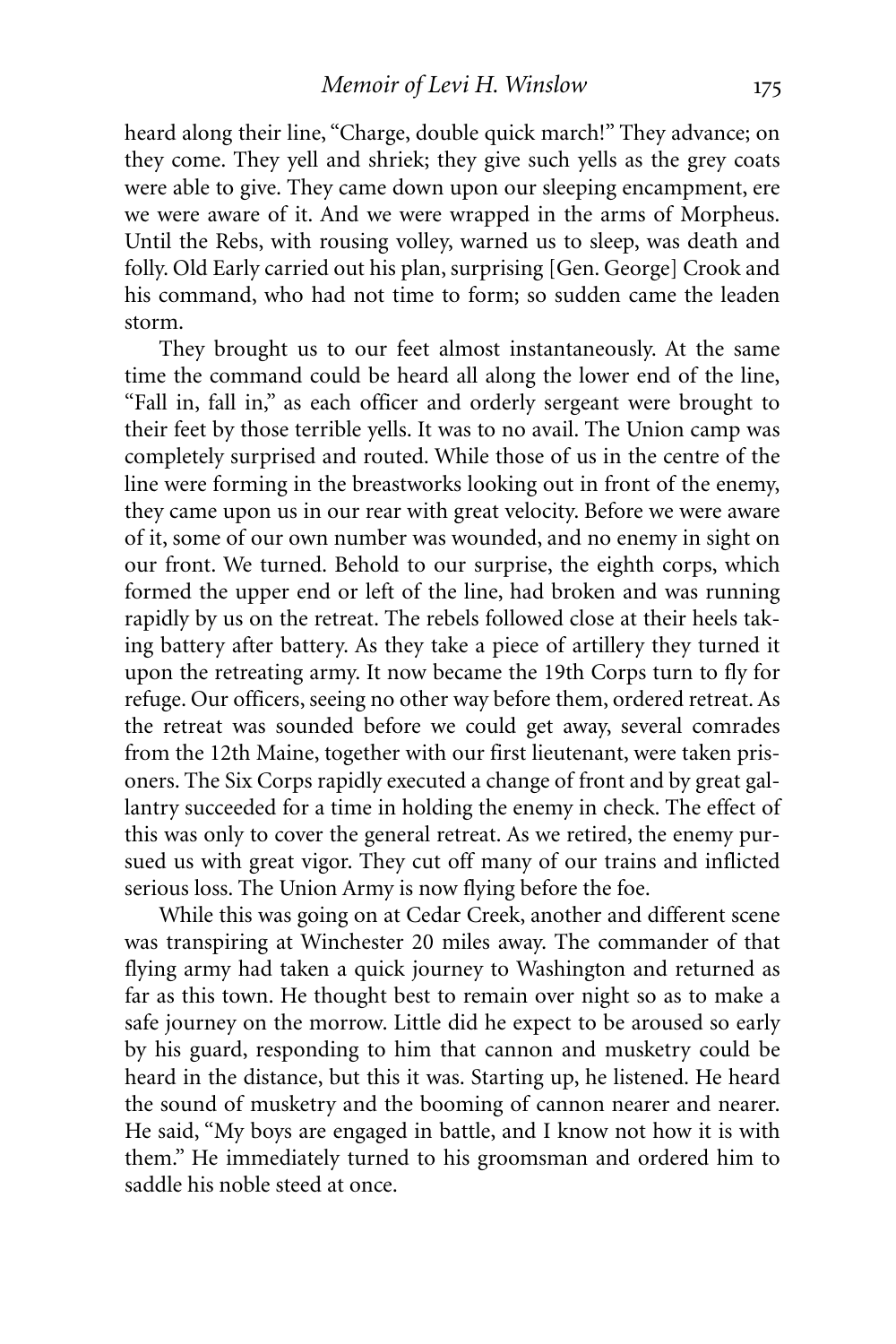## *Maine History*

"Up from the South at break of day, bringing to Winchester fresh dismay, the affrighted air with a shudder bore, like a herald in haste to the chieftain's door; the terrible grumble and rumble, and roar telling the battle was on once more, and Sheridan twenty miles away."24 "And wider still, those billows of war thundered along the horizon's bar, and louder yet into Winchester rolled the roar of that red sea uncontrolled, making the blood of the listener cold; as he thought of that fiery fray, with Sheridan twenty miles away. As he mounts that black and fiery steed, the din of battle is sounding still nearer. But there's a road from Winchester town, a good broad highway leading down; and there thru the flash of the morning light, a steed as black as the steeds of night was seen to pass as with eagle flight, as if he knew the terrible need. He stretched away with the utmost speed, hills rose and fell, but his heart was gay."25 Flying as it were, he leaves Winchester in the distance behind him. He learned at once of the fate of his noble army. He rode as rapidly forward as possible, while that army was still on the retreat, "With Sheridan fifteen miles away."26 His encampment is in the hands of the rebel forces. A number of those forces have stopped to take the supplies that are left within the encampment; rifling the sutlers tents, they start for the rear [taking] everything of value. While others pursued with vigor the retreating forces.

This Union camp was so situated that as the soldiers retreated they had to go down into a ravine and then rise again on another eminence equal in height with the one just left, a sweeping gunshot off from the first, so that as we arrived upon the top of the hill a storm of rebel bullets came thick and fast around us. Here in the ravine I came near being a prisoner and joining my comrades as I was obliged to lie down to rest for a moment. It was but for a moment. Instantly the thought of a rebel prison came up before me. Then I gathered for the continuance of the race. I looked down to my legs and said, "Do your duty." They responded nobly. As I arose to the top of the hill, such a storm of bullets I never saw before, neither do I wish to again. Those missiles flew thick and fast. It seemed as if they were striking upon every spit of ground except the one I was standing upon and that it was going to strike that spot next. But I did not stop to see.

While passing over this hill an amazing incident took place even in the midst of so much danger. A comrade who was flying for refuge in front of your observer was sprinkled with dirt, which was forced against him by a cannon ball. As the dirt struck him it made him take a zig-zag course, and a more frightened fellow you never saw, so that for a mo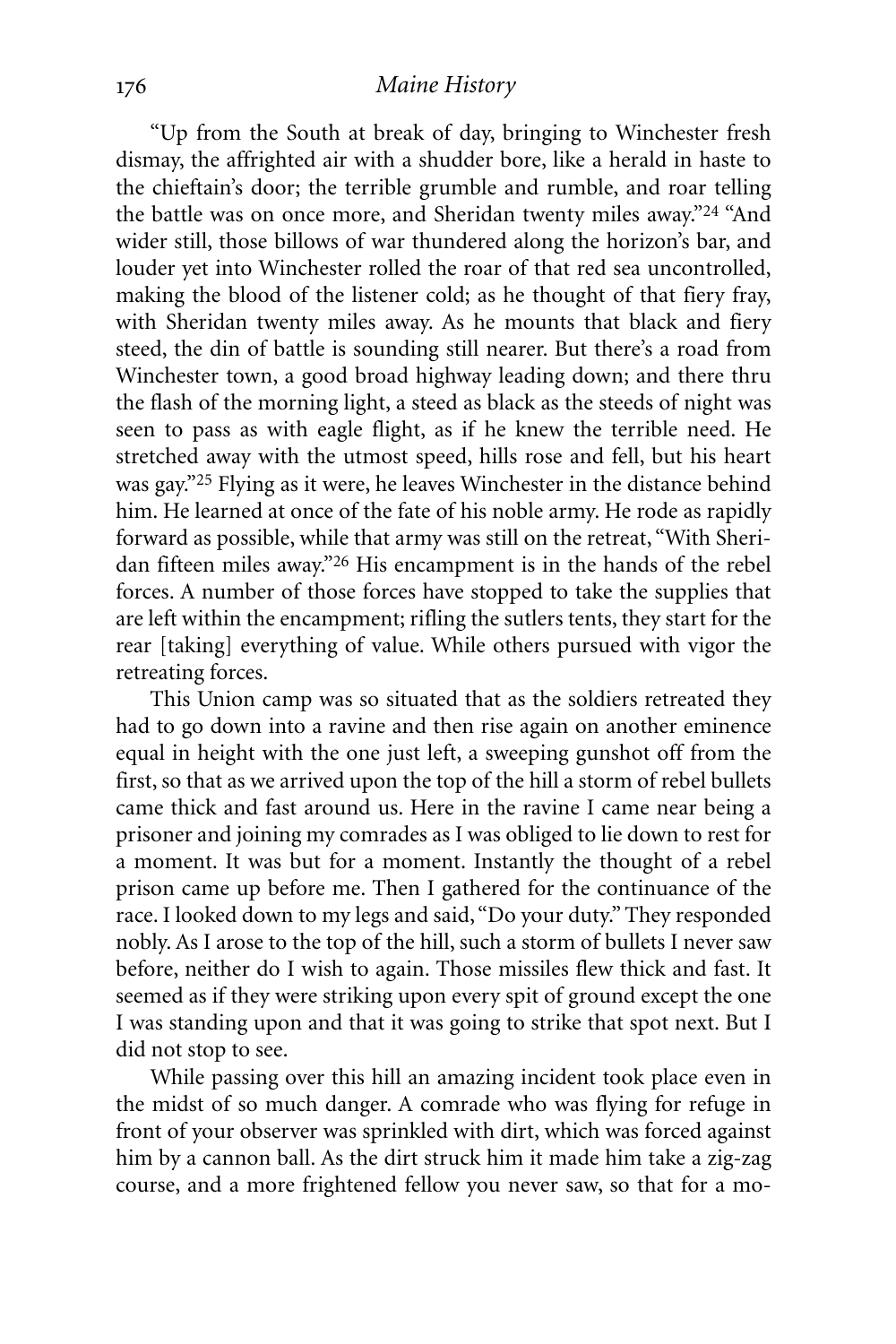ment I was obliged to laugh. It was but for a moment, and had the comrade seen me, the tide of laughter would have turned. Another cannon ball came through the air with a buzz, and this time it threw the earth upon me. It made me curl down my head and increase my speed.

On, on! The army flies. It tried from time to time to form the broken lines. The enemy tried to keep the advantage they had already gained. They pressed rapidly upon the retreating army, obliging it to give way several times before it could make a successful stand. At last the receding troops gained a point of woods. At this time there was a lull in the battle. Our officers took advantage of this temporary calm. They formed their lines into a line of battle. Here a detachment from each company of the 12th Maine Regiment went and found the ammunition wagon. After barely escaping the skirmish line of the enemy they gained their own regiment.

Meanwhile Sheridan pressed forward to his routed troops, his horse speeding like wild fire "under his spurning feet the road like an arrowy alpine river flowed. And the landscape flowed away behind like an ocean flowing before the wind. And the steed like a bark fed with furnace ire swept on with his eyes full of fire. But lo, he is nearing his hearts desire; he is snuffing the smoke of the roaring fray. With Sheridan only five miles away." "The first that the General saw were the groups of stragglers and then the retreating troops." "What was done—what to do? A glance told him both. And striking his spurs with a terrible oath."27 As he neared his army he was greeted with applause. We heard those shouts in the distance. As those joyous cheers broke more clearly upon our ears, we wondered what those triumphant shouts could mean. Ah! See! Sheridan has arrived. Have reinforcements come to our rescue? The flying troops turn back. The woods ring with joy. "He dashed down the lines mid a storm of Hurrahs, and the wave of the retreat checked its course there because the sight of the master compelled it to pause." "With foam and with dust the black charger was grey. By the flash of his eye and his nostrils play. He seemed to the whole great army to say, "I've brought you Sheridan all the way from Winchester town to save the day. Hurrah, hurrah for Sheridan Hurrah, hurrah for horse and man."28And the rebel horde has stopped in its headlong career. Our reinforcement is but a man, but the man in himself was an army. He brought new courage and vigor to his troops.

It was reported that as General [William H.] Emory saw his commander coming, he rode up to him, saluted, and said, "We are whipped general." Sheridan looked at him and replied in tones of irony, "You may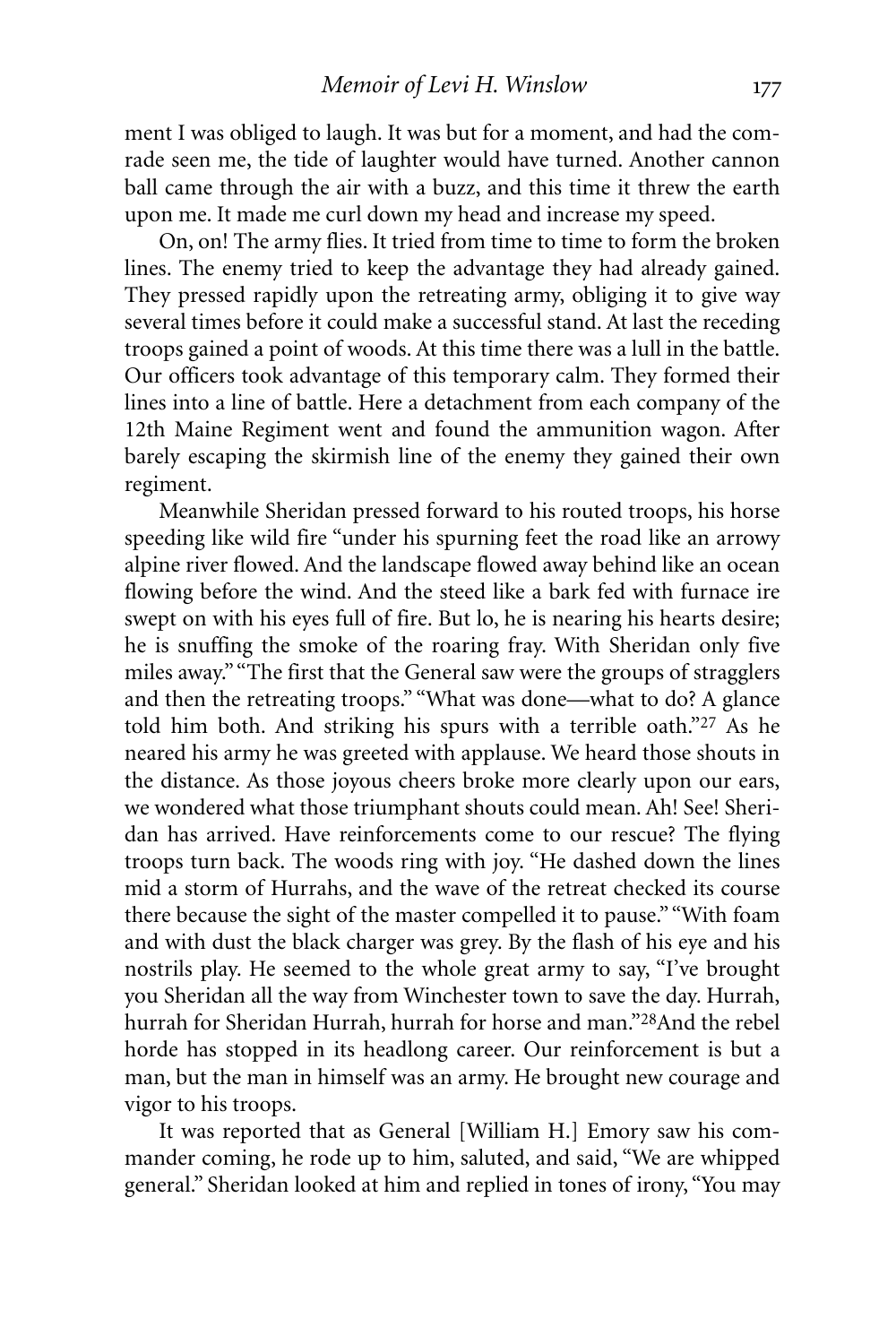be, but your men haint." It is now 11 o'clock. The troops had been on the retreat four hours. The General upon his arrival rode along the line. He spoke words of encouragement to his men. He said, "Boys we'll have our old camp ground back tonight."

Aids and orderlies are now seen galloping on horse back in different directions along the line, bearing orders to the different commanders. The lines are being formed in a more formidable manner. Slight breastworks are being thrown up. The boys are working with a will. New courage has taken possession of their hearts; they know their commander is present; they have seen his pleasant countenance. It was more hope-inspiring than a battalion of soldiers would have been.

While the Union army was preparing to meet the rebels, you could see in the faces of the boys as they worked, a determination which took the place of surprise. Why? Sheridan said we shall have our old campground back tonight. The boys in blue saw that their commander meant what he said. They worked with a will, which seemed to say, "I'll work for it sir." His troops had been in flight four hours. Never did a general's presence ever inspire his soldiers with more confidence than his. His straggling men turned back as fast as they could and swelled the ranks of the main line. There was not more straggling, no more anxiety regarding their safety. The cheerfulness which they exhibited seemed to say at once, "We are sure all will be well now."

General Sheridan upon his arrival went directly to the front and superintended every movement of his army. He watched the enemy with utmost caution. He was seen in places of great danger. Meanwhile the contending army prepared to resist if possible the foe who had invaded their valley. During the meantime I was sent to report to the surgeon of my regiment for duty.

We waited a few steps in the rear of the line. It was but for a few moments. The line had been formed. One o'clock the enemy made another onset, which was met by a volley of musketry. It cut into their ranks and made sad havoc amongst them. Such a volley as was poured forth at that time is not always heard on the battle field. It was one continual roar along the line, the sound dying in the distance. It made the hair of one's head stand on end. The doctor thought the rebels were fast upon us. This volley was accompanied by a ferocious yell.After this volley of musketry, the doctor, as quick as thought, placed himself in the saddle and galloped away a few rods. I grasped my bundle of blankets and followed at full speed. But hark! With that terrific volley of musketry the Union forces drove that rebel host before them. The doctor and I followed after.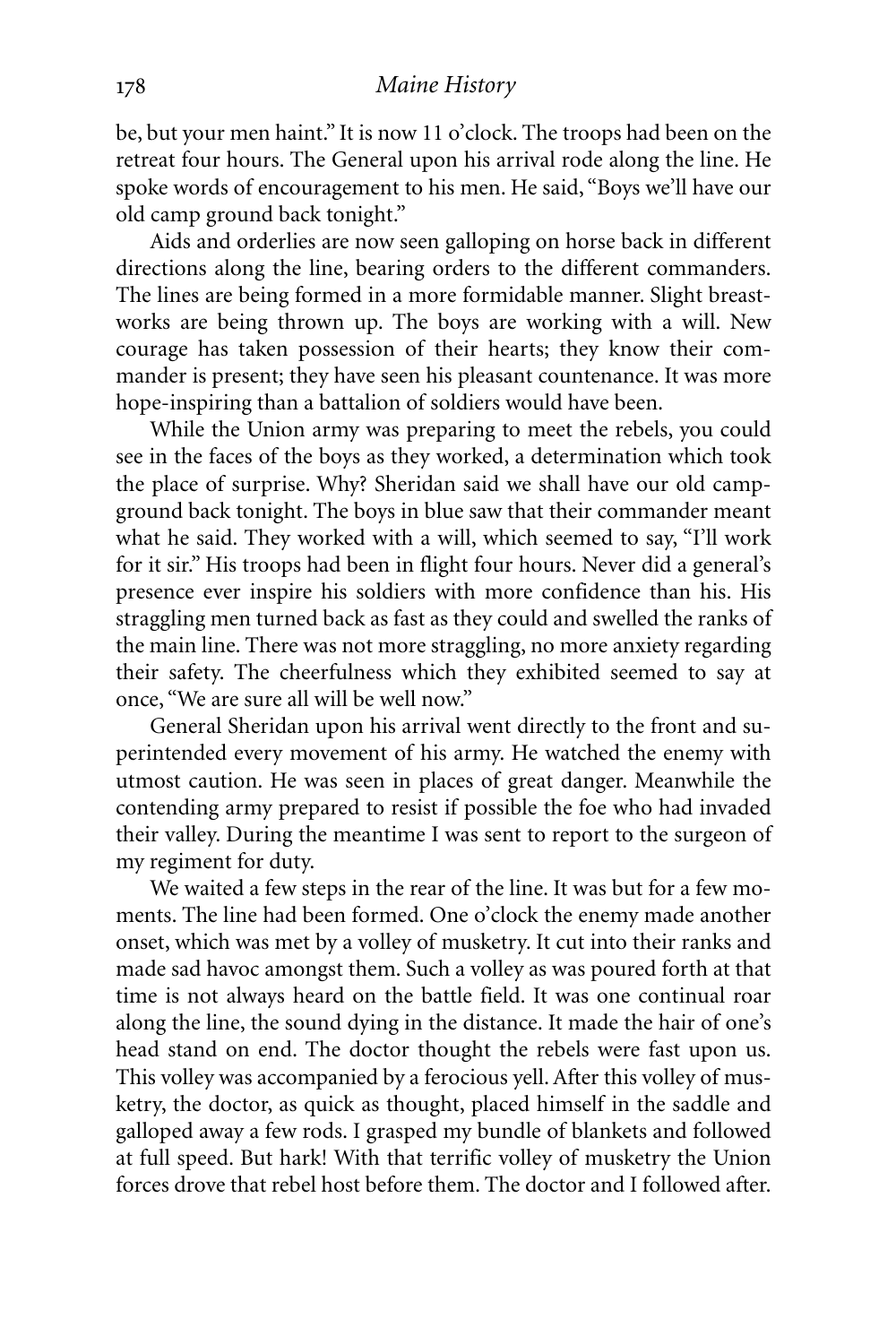

Lyrics to "Glory to Old Maine," a ballad dedicated to the men of the Twelfth Maine. Maine Historical Society Collections.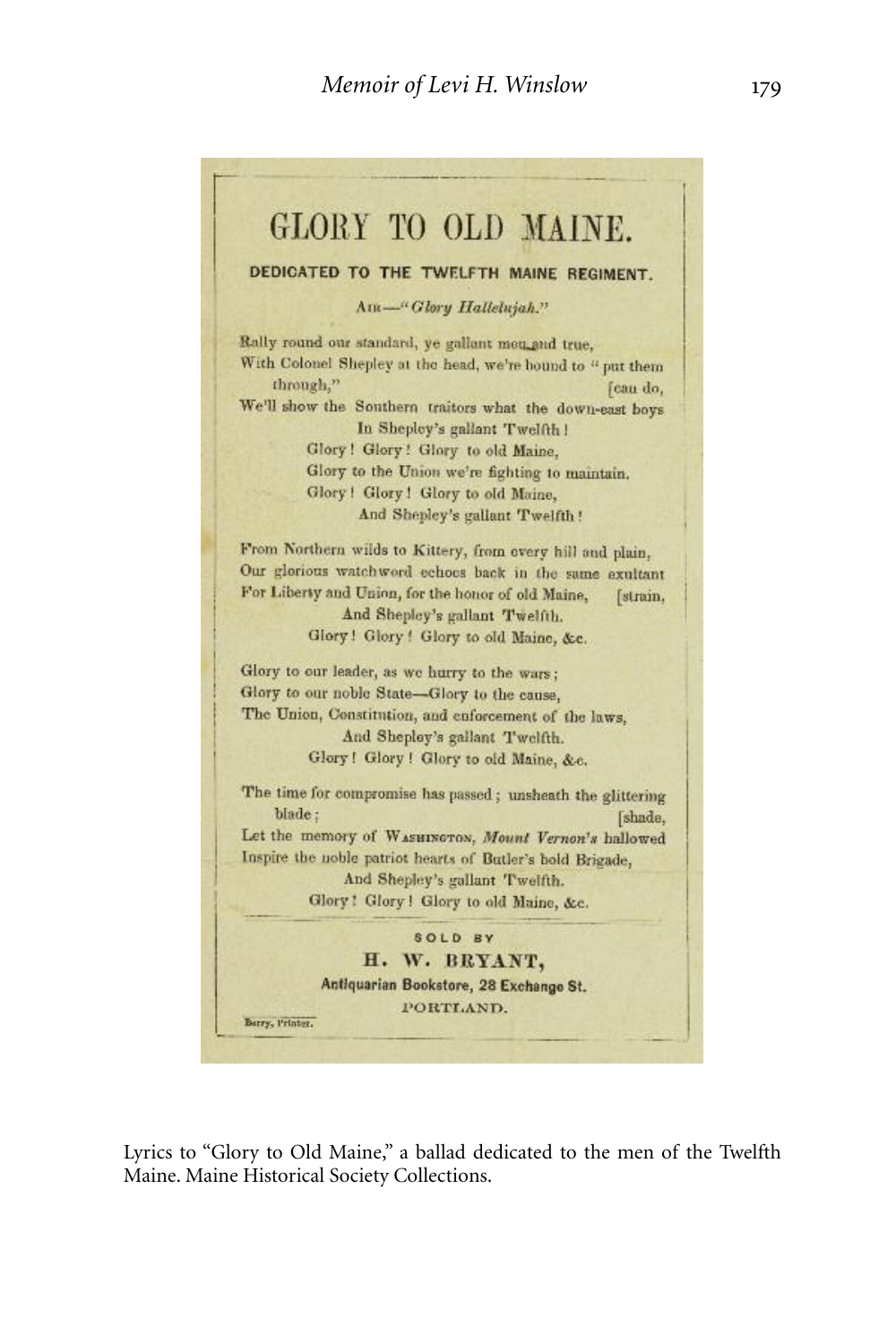## *Maine History*

Soon we arrived where the rebels charged upon the Union army. Here was a sight to behold, the rebel dead and dying lay along the line as far as the eye could see, one here, two there, and in several places four were seen lying side by side. Scattered all along the line of retreat lay many of the chivalrous young men from the south. As fine looking young men as could ever boast of southern blood.

On! On! They went back again at night faster than they came down in the morning with General Sheridan at their heels. "Get out of the way," says Phil to Early. "You are too late to get the valley."29 On their retreat they threw away guns, haversacks, and clothing. Sheridan determined to punish that rebel horde who dared to interrupt his sleeping camp. He pushed with vigor his cavalry forward at every available point. They occasionally cut off a squad of the retreating foe. At the same time the infantry moved forward very rapidly. As they arrived at Cedar Creek they found Gen. Early trying to make a stand, thinking if possible to save his army from further disaster, for by this time he felt concerned as to his safety. But it was of no avail.

The Union troops, now elated with the success which they had so recently met, determined to dislodge their enemies from the encampment, which they had previously occupied. With cheer after cheer they rushed forward and drove them back to the interior of the valley. Our encampment is now regained and in the hands of its former occupants. A portion of the infantry bivouacked upon their old camp ground. General Lewis A. Grant's Brigade of infantry [the Vermont Brigade] went as far as Fisher's Hill. The cavalry went as far as Woodstock.

While the Union troops were pursuing their enemy as they arrived at Strausburg, they saw what to them was a cheering sight. There were ambulances, supply wagons, cannon, and other things that went towards making up the supply of an army, jammed in, in perfect confusion. The bridge, which crossed the creek at this place, had given way. This bridge was as wide as the turnpike so that it would admit three teams abreast in their travel. It was 9 feet high. The rebel army was on the retreat. As those teams arrived upon the bridge, it broke and precipitated wagons, horses, and their riders into the stream below. Such was their flight that those teams nearest the bridge shared the same fate of those upon it, so that twenty-five or thirty wagons were smashed into the creek, killing horses, while their riders barely escaped. It was afterwards ascertained that one of the batteries had been ordered forward to intercept their flight and had been successful in weakening the stringer. The timbers being a little rotten, so that the weight of those teams, together with the jar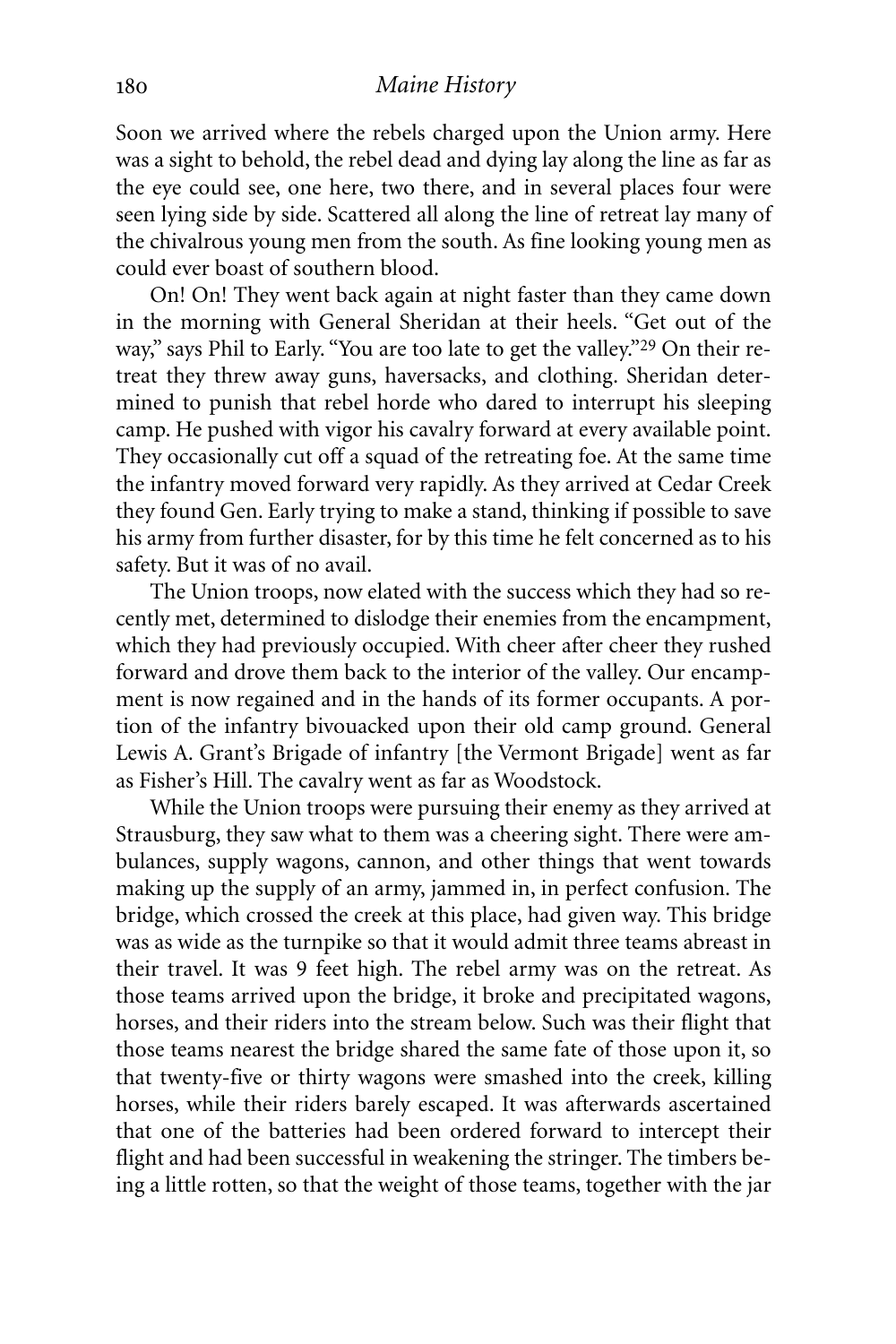in their flight, finished the work, cutting off their line of retreat completely, suddenly and utterly confusing those teamsters, and they scarcely knew [what] to make of it. After General Lewis A. Grant's brigade had taken possession of Fisher's Hill, his troops went into camp and remained three or four weeks. On the morning of October 19, 1864, the rebels captured the Union provisions, sutler provisions, sutlers tents, twenty-four cannon, and twelve hundred prisoners. The victory found the Union camp again in our possession. We recaptured our own twenty-four cannon and captured twenty-four others. Besides these we took forty caissons, three battery wagons, ten battle flags, three hundred horses and mules, sixty-five ambulances, fifteen thousand rounds of artillery ammunition, fifteen hundred eighty small arms, and a considerable amount of commissary stores. We also recaptured many of our own men who had been taken [as] prisoners and twelve hundred from the ranks of the enemy. It was a pleasing sight to go down to Gen. Sheridan's headquarters and see this captured property placed in rows. Especially as we remembered how Gen. Early had surprised and routed the Union army, Early having all the advantage possible, and then to see how it changed like a panorama in favor of the Union forces as soon as Sheridan arrived.

(Early's Defeat) Several weeks now passed away, during which time neither army seemed disposed to assume the offensive. General Early strongly entrenched himself at New Market, sending his cavalry down the valley to watch the movements of Gen. Sheridan. There were occasional skirmishes between the hostile horsemen, but no movement of any importance took place. Both armies were diligently recruiting their energies. Rebel guerrillas were everywhere busily watching for supply trains, mail carriers, and any weak party of foragers.

On the 9 of November Gen. Sheridan broke camp at Cedar Creek and moved his whole army five miles back to Newton. The rebel Cavalry followed. November 10, Gen. Sheridan went five miles further towards Winchester to a place called Kearn Farm. The rebel cavalry slowly followed and engaged in a sharp skirmish with our rear guard. From here Gen. Sheridan retired to Winchester. Gen. Early, thus invited, moved down the valley and took position at Strausburg. The community knew not what to make of this retreat followed by the rebel army, which had been nearly annihilated at Cedar Creek. Our retrograde movement was made that we might be nearer the base of our supplies. The forage in the vicinity of Cedar Creek had been entirely exhausted. The annoyance from bands of rebel guerrillas was great. Sheridan determined to so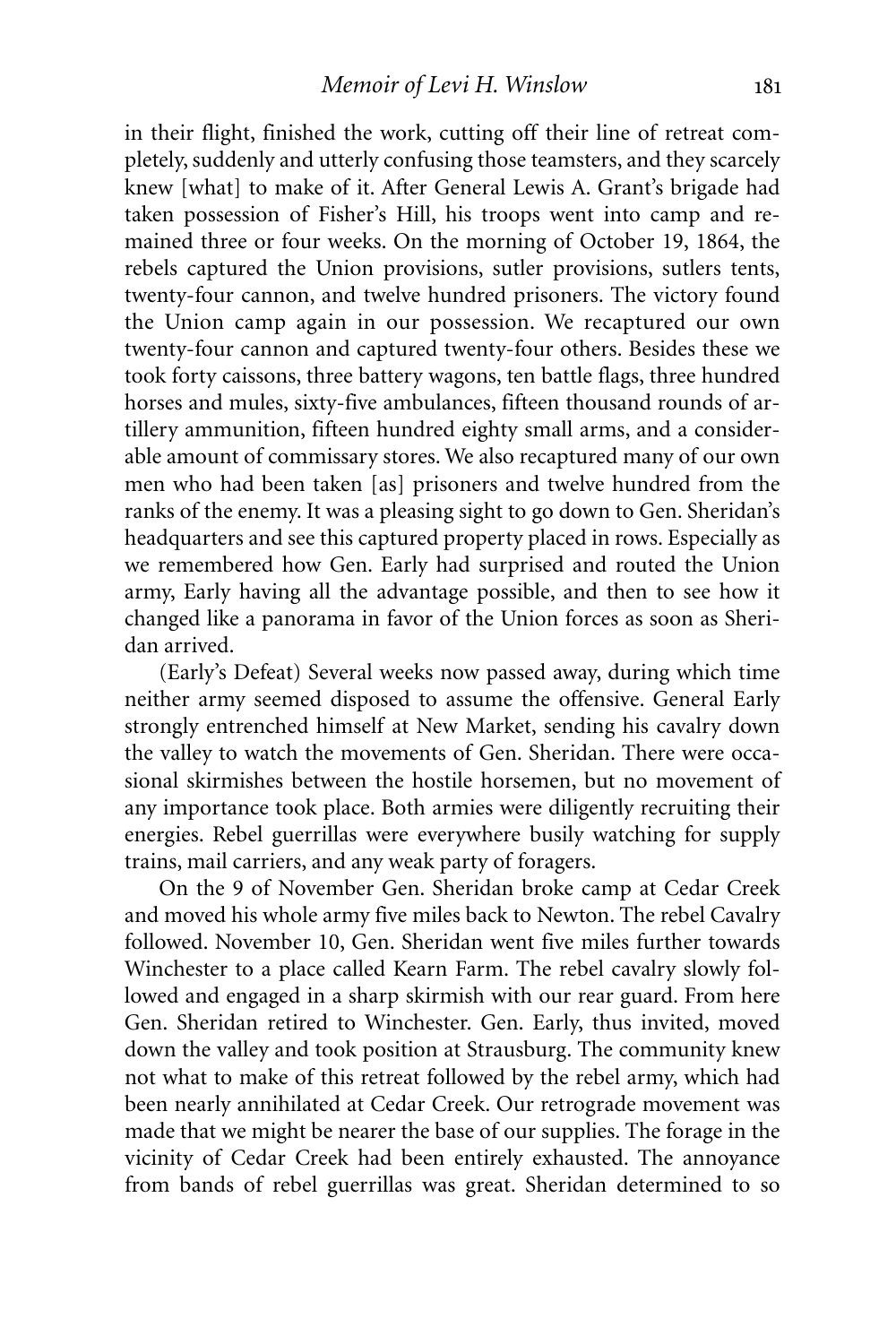thoroughly lay waste to the country that they might not find any subsistence.

During the first week in December, Gen. [Wesley] Merritt's division of cavalry crossed the Blue Ridge and made a grand raid through Loudon and Faquir [*sic*] counties, which were the chief haunts of [General John Singleton] Mosby and his men. Some idea of this grand raid may be had from the statement that General Merritt captured and burned horses, cattle, swine, factories, and grain to the amount of two million, five hundred eight thousand, seven hundred fifty-six dollars worth of property.

Soon after this, perceiving there would be no further movement in the valley on the part of the enemy, Sheridan sent his infantry to other parts of the field. On the 27 of February Gen. Sheridan left Winchester with a mounted force consisting of two full divisions and a brigade of mounted men, taking only four pieces of light artillery. In three days he marched 83 miles, drove Gen. Early from Staunton, pursued him 13 miles further to Waynesboro where he captured 1,300 men and 11 guns. He then rode down to the James River canal and damaged that, so as to obstruct the transportation of supplies to the army at Richmond. Gen. Early's army is now brushed away.

Gen. Sheridan remains undisputed master of the Shenandoah. And horrid war has ceased in this beautiful and fertile valley. Well does the country deserve to honor the name of Gen. Sheridan.

#### **Notes**

1. Paul Andrew Hutton, "Phil Sheridan's Frontier," *Montana: The Magazine of Western History* 38, no. 1 (Winter 1988): 21. On this battle see also Raoul S. Naroll, "Sheridan and Cedar Creek – A Reappraisal," *Military Affairs* 16, no. 4 (Winter 1952): 153-168. For assistance in researching Levi H. Winslow's life and for providing source materials on Winslow and the Twelfth Maine Regiment, I express my grateful appreciation to the following persons: Michael Morris, reference librarian, Meredith Public Library, New Hampshire; Jamie Rice, research librarian, Maine Historical Society; Paul Friday, volunteer librarian, New Hampshire Historical Society; Carroll O'Connell, chairman, Sutton Historical Society, New Hampshire; Donald C. Davis, genealogist, Sutton, New Hampshire; Deborah E. Roberge, Maine Genealogical Society; Earle G. Shettleworth, Jr., Maine state historian; and Emily A. Schroeder, reference services, Maine State Library. I also wish to thank the Morris County Heritage Commission for allowing me to use text I wrote relating to Sheridan's Shenandoah Valley campaign, which appeared in *Gone to Wear the Victor's Crown: Morris County, New Jersey and the Civil War, A Documentary Account*, a 1998 publication I produced for the commission while employed as its archivist.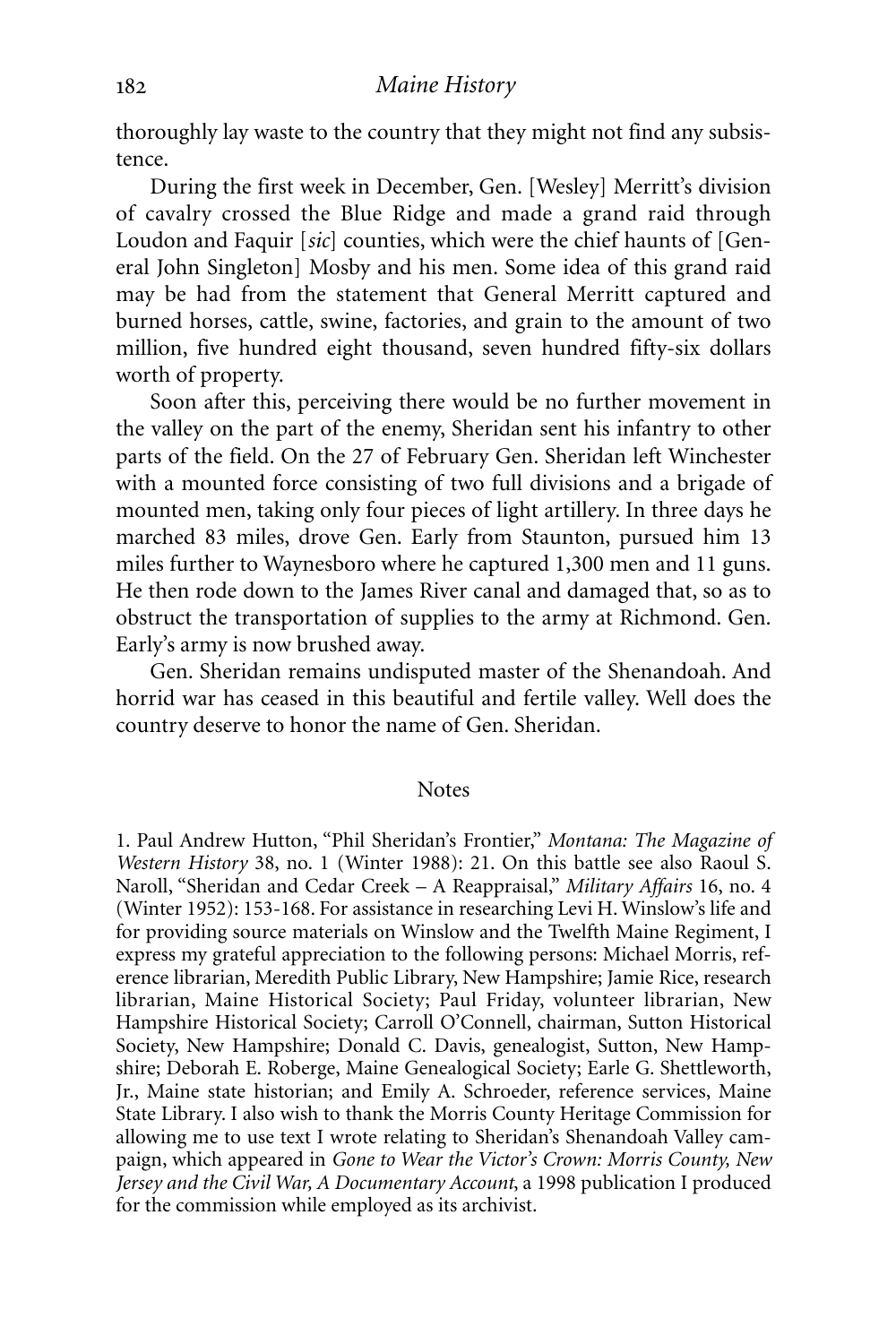2. Paul H. Buck, *The Road to Reunion, 1865-1900* (Boston: Little, Brown and Co., 1937), pp. 220-235.

3. No published version of the memoir has been located. This appears to be the first time it has been published.

4. G. A. Burgess and J. T. Ward, *Free Baptist Cyclopedia: Historical and Biographical* (n.p.: Free Baptist Cyclopedia Co., 1889), p. 706.

5. *Annual Report of the Adjutant General of the State of Maine for the Year Ended December 31, 1862* (Augusta, ME: 1863), p. 331.

6. William E. S. Whitman and Charles H. True, *Maine in the War for the Union: A History Borne by Maine Troops in the Suppression of the American Rebellion* (Lewiston, ME: Nelson Dingley, Jr., & Co., 1865), pp. 289-295.

7. James M. McPherson, *Battle Cry of Freedom: The Civil War Era* (New York: Ballantine Books, 1988), pp. 740-741.

8. McPherson, *Battle Cry of Freedom*, p. 742.

9. Whitman and True, *Maine in the War for the Union*, p. 296.

10. McPherson, *Battle Cry of Freedom*, p. 777.

11. Thomas C. Leonard, *Above the Battle: War-Making in America from Appomattox to Versailles* (New York: Oxford University Press, 1978), p. 18.

12. Whitman and True, *Maine in the War for the Union*, p. 297.

13. McPherson, *Battle Cry of Freedom*, pp. 779-780.

14. Whitman and True, *Maine in the War for the Union*, pp. 297-298.

15. Whitman and True, *Maine in the War for the Union*, pp. 297-298.

16. Special Schedules of the Eleventh Census (1890) Enumerating Union Veterans and Widows of Union Veterans of the Civil War, M123, Records of the Department of Veterans Affairs, microfilm reel 40, 7-741, National Archives and Records Administration, Washington, D.C.

17. Massachusetts Vital Records: Lawrence, 1847-1905, 21-22, microform, Lawrence Public Library, Lawrence, MA.

18. Burgess and Ward, *Free Baptist Cyclopedia*, p. 706.

19. Burgess and Ward, *Free Baptist Cyclopedia*, p. 706.

20. "New Hampshire Death Records, 1654-1947," index and images, https:// familysearch.org/pal:MM9.1.1/FSV2-YZH.

21. Quotation from Jesse Truesdell Peck's poem "The Great Republic," from his book *The History of the Great Republic, Considered from a Christian Stand-Point* (New York: Broughton and Wyman, 1868), p. 696.

22. Quotation from lyrics of the popular song "Battle of Cedar Creek," (G. P. Hardwick, 1863).

23. Quotation from lyrics of the popular song "Battle of Cedar Creek," (G. P. Hardwick, 1863).